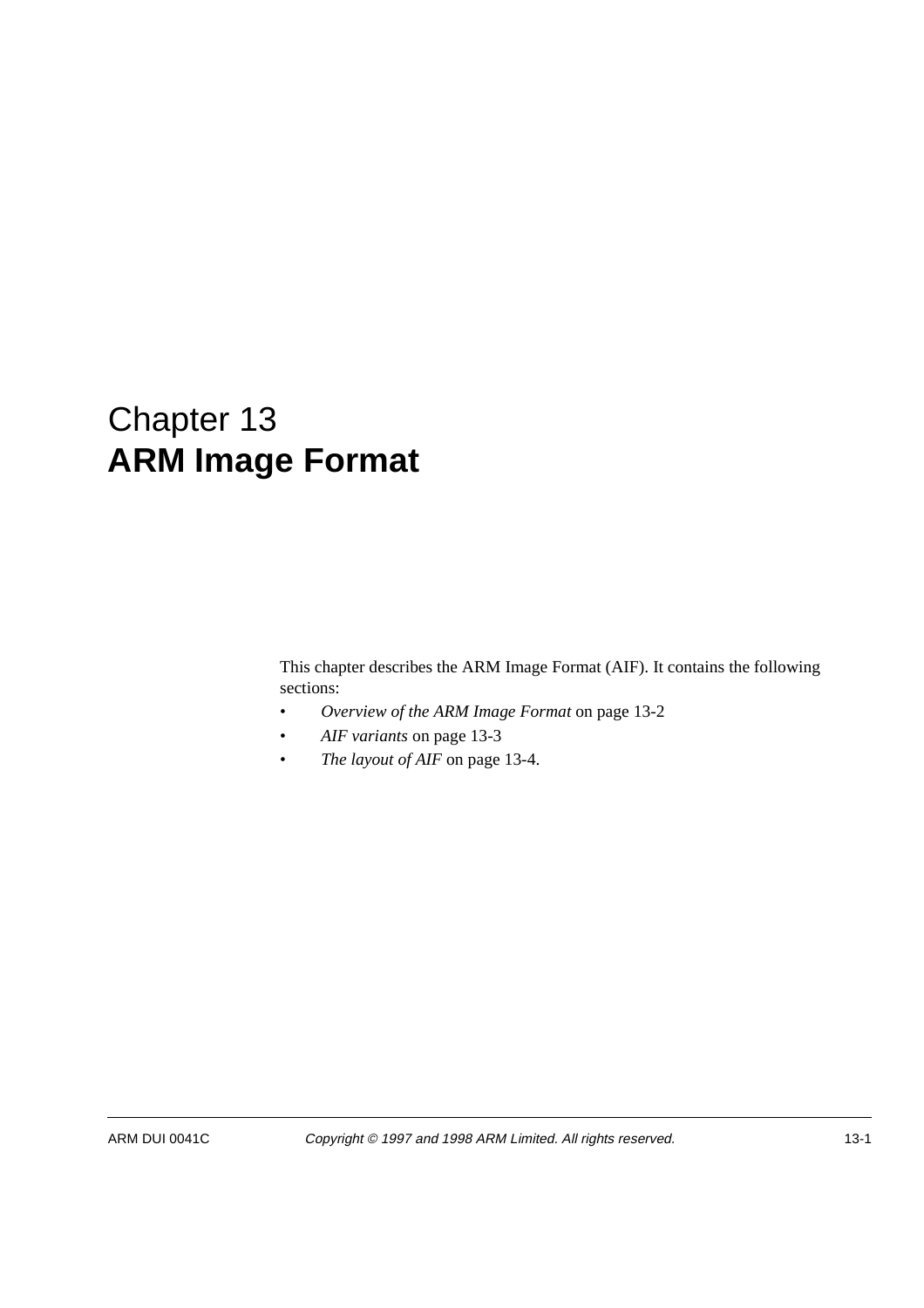# **13.1 Overview of the ARM Image Format**

ARM Image Format (AIF) is a simple format for ARM executable images, consisting of:

- a 128-byte header
- the image code
- the image initialized static data.

An AIF image is capable of self-relocation if it is created with the appropriate linker options. The image can be loaded anywhere and it will execute where it is loaded. After an AIF image has been relocated, it can create its own zero-initialized area. Finally, the image is entered at the unique entry point.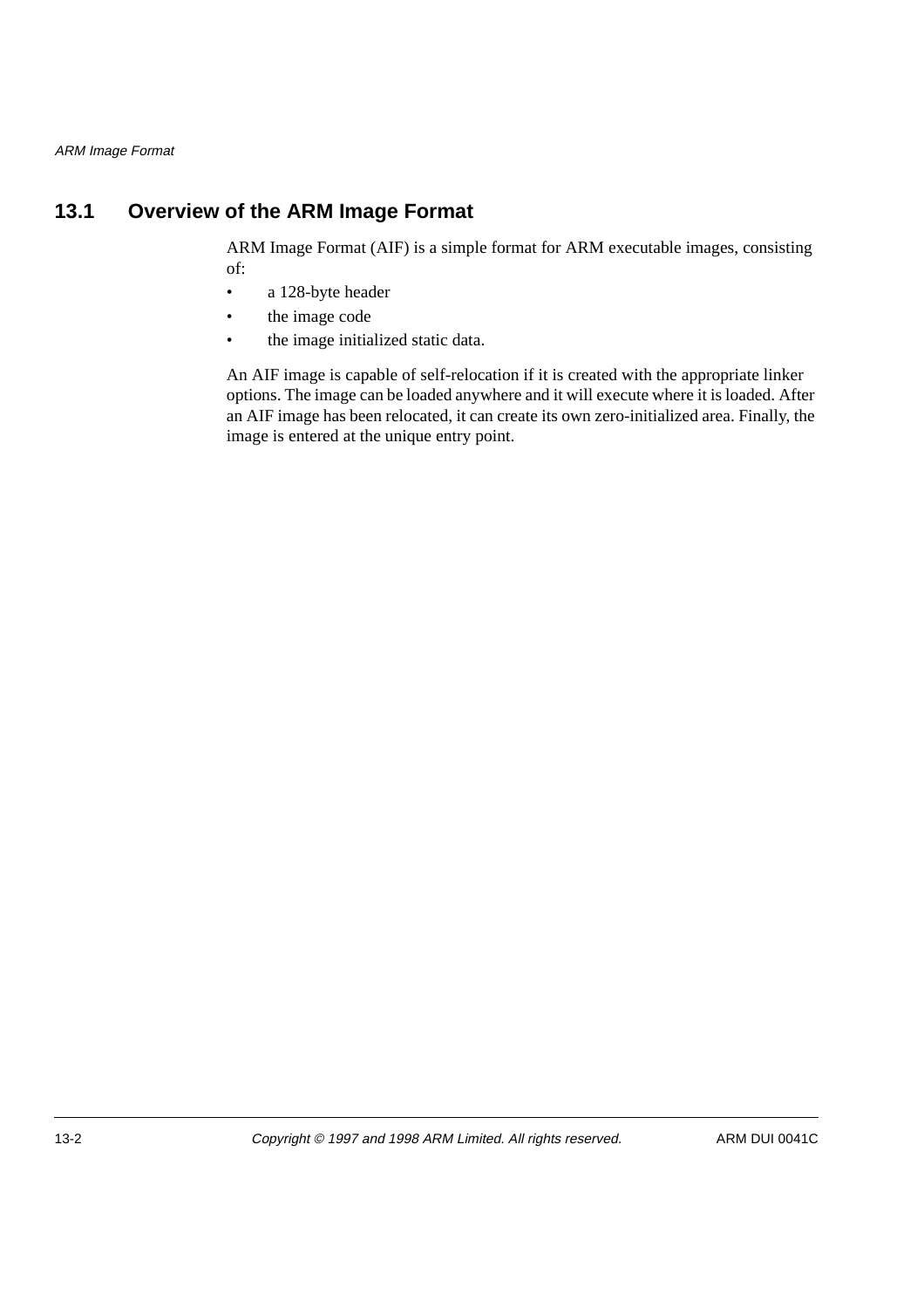## **13.2 AIF variants**

There are three variants of AIF:

#### **Executable AIF**

Executable AIF can be loaded at its load address and entered at the same point (at the first word of the AIF header). It prepares itself for execution by relocating itself if required and setting to zero its own zero-initialized data.

The header is part of the image itself. Code in the header ensures that the image is properly prepared for execution before being entered at its entry address.

The fourth word of an executable AIF header is:

BL entrypoint

The most significant byte of this word (in the target byte order) is 0xeb.

The base address of an executable AIF image is the address at which its header should be loaded. Its code starts at *base* + 0x80.

#### **Non-executable AIF**

Non-executable AIF must be processed by an image loader that loads the image at its load address and prepares it for execution as detailed in the AIF header. The header is then discarded. The header is not part of the image, it only describes the image.

The fourth word of a non-executable AIF image is the offset of its entry point from its base address. The most significant nibble of this word (in the target byte order) is 0x0.

The base address of a non-executable AIF image is the address at which its code should be loaded.

## **Extended AIF**

Extended AIF is a special type of non-executable AIF. It contains a scatter-loaded image. It has an AIF header that points to a chain of load region descriptors within the file. The image loader should place each region at the location in memory specified by the load region descriptor.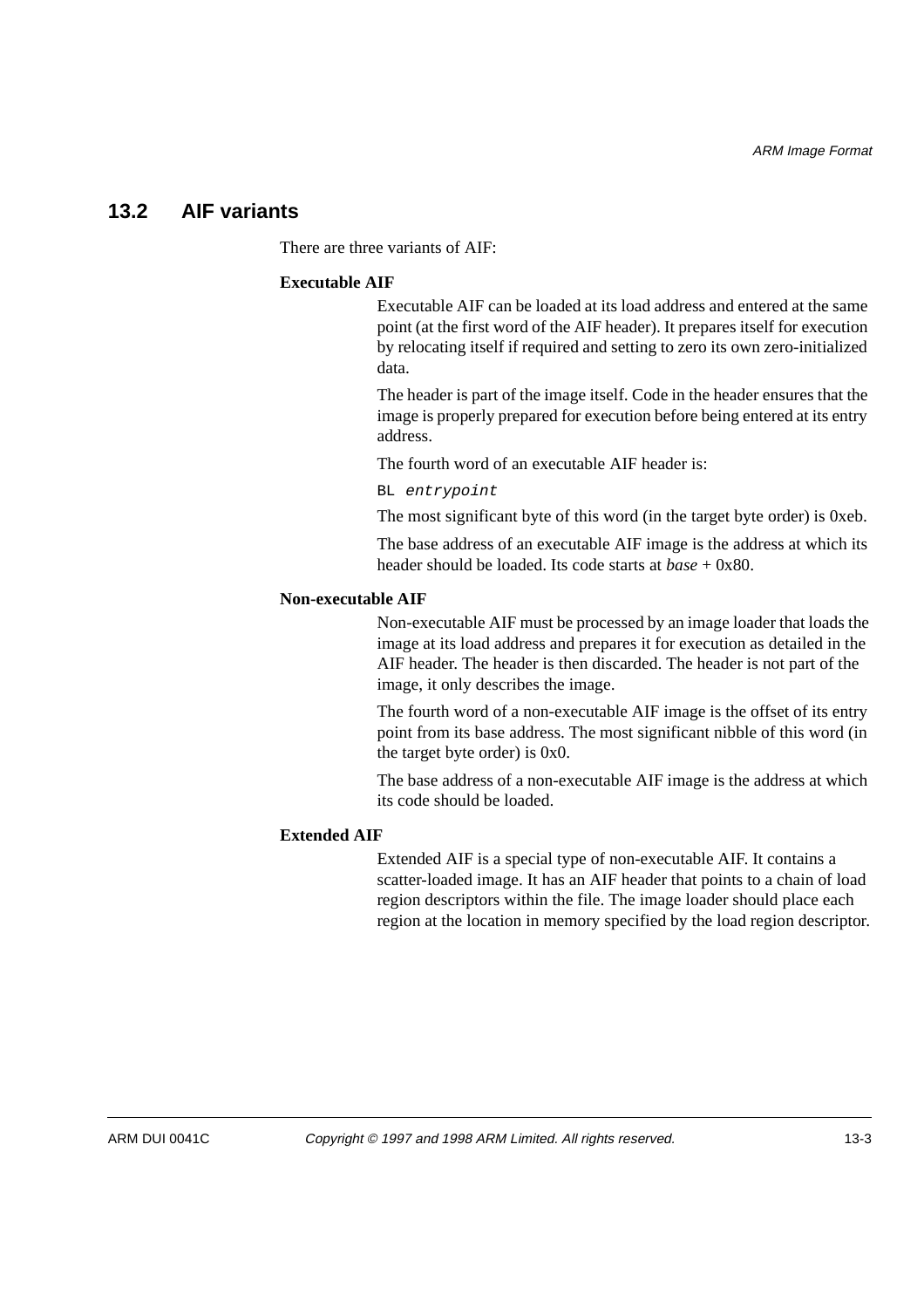ARM Image Format

# **13.3 The layout of AIF**

This section describes the layout of AIF images.

## **13.3.1 AIF image layout**

An AIF image has the following layout:

- Header
- Read-only area
- Read-write area
- Debugging data (optional)
- Self-relocation code (position-independent)
- Relocation list. This is a list of byte offsets from the beginning of the AIF header, of words to be relocated, followed by a word containing -1. The relocation of non-word values is not supported.

#### $-$  Note  $-$

An AIF image is restartable if, and only if, the program it contains is restartable (an AIF image is *not* reentrant). Following self-relocation, the second word of the header must be reset to NOP. This causes no additional problems with the read-only nature of the code section.

On systems with memory protection, the self-relocation code must be bracketed by system calls to change the access status of the read-only section (first to writable, then back to read-only).

## **13.3.2 Debugging data**

After the execution of the self-relocation code, or if the image is not self-relocating, the image has the following layout:

- Header
- Read-only area
- Read-write area
- Debugging data (optional).

AIF images support being debugged by an ARM debugger. Low-level and source-level support are orthogonal. An AIF image can have both, either, or neither kind of debugging support.

References from debugging tables to code and data are in the form of relocatable addresses. After loading an image at its load address these values are effectively absolute.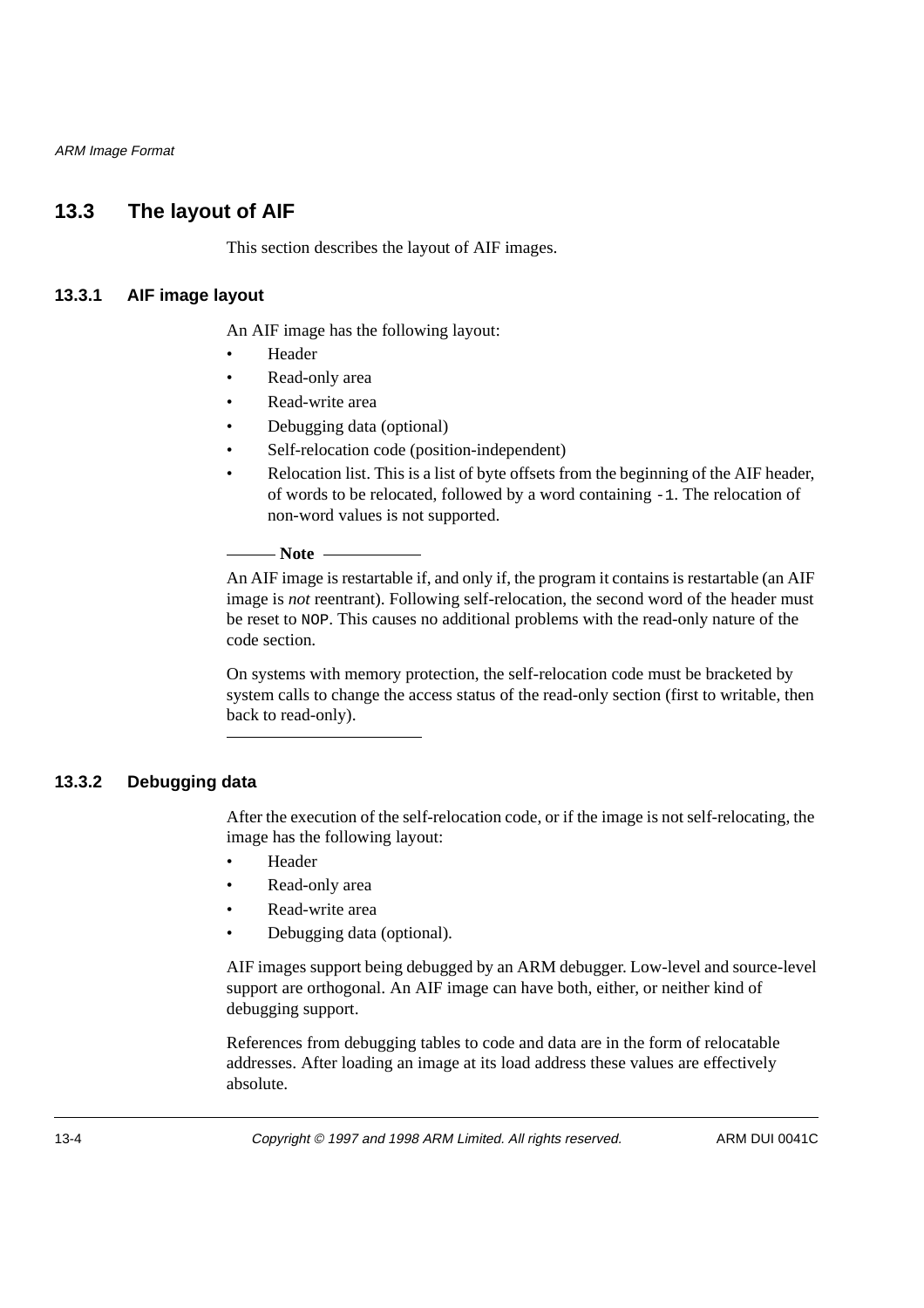References between debugger table entries are in the form of offsets from the beginning of the debugging data area. Following relocation of a whole image, the debugging data area itself is position-independent and may be copied or moved by the debugger.

## **13.3.3 AIF header**

Table 13-1 shows the layout of the AIF header.

#### **Table 13-1 AIF header layout**

| 00: | NOP <sup>a</sup>                                         |                                                                                                                                                                                                                                                                                                                                                                                                                                                                                                                                                                                                   |
|-----|----------------------------------------------------------|---------------------------------------------------------------------------------------------------------------------------------------------------------------------------------------------------------------------------------------------------------------------------------------------------------------------------------------------------------------------------------------------------------------------------------------------------------------------------------------------------------------------------------------------------------------------------------------------------|
| 04: | <b>BL SelfRelocCode</b>                                  | NOP if the image is not self-relocating                                                                                                                                                                                                                                                                                                                                                                                                                                                                                                                                                           |
| 08: | <b>BL</b> ZeroInit                                       | NOP if the image has none.                                                                                                                                                                                                                                                                                                                                                                                                                                                                                                                                                                        |
| OC: | <b>BL</b> ImageEntryPoint or<br><b>EntryPoint Offset</b> | BL to make the header addressable via r14 but the<br>application will not return Non-executable AIF uses an<br>offset, not BL.<br>BL is used to make the header addressable via r14 in a<br>position-independent manner, and to ensure that the<br>header will be position-independent.                                                                                                                                                                                                                                                                                                           |
| 10: | Program Exit Instruction                                 | last attempt in case of return. The Program Exit<br>Instruction is usually a SWI causing program<br>termination. On systems that do not implement a SWI for<br>this purpose, a branch-to-self is recommended.<br>Applications are expected to exit directly and not to<br>return to the AIF header, so this instruction should never<br>be executed. The ARM linker sets this field to SWI 0x11<br>by default, but it may be set to any desired value by<br>providing a template for the AIF header in an area called<br>AIF_HDR in the <i>first</i> object file in the input list to<br>armlink. |
| 14: | Image ReadOnly size                                      | Image ReadOnly Size includes the size of the AIF header<br>only if the AIF type is executable (that is, if the header<br>itself is part of the image).                                                                                                                                                                                                                                                                                                                                                                                                                                            |
| 18: | Image ReadWrite size                                     | Exact size (a multiple of 4 bytes).                                                                                                                                                                                                                                                                                                                                                                                                                                                                                                                                                               |
| 1C: | Image Debug size                                         | Exact size (a multiple of 4 bytes). Includes high-level<br>and low-level debug size. Bits 0-3 hold the type. Bits<br>4-31 hold the low level debug size.                                                                                                                                                                                                                                                                                                                                                                                                                                          |
| 20: | Image zero-init size                                     | Exact size (a multiple of 4 bytes).                                                                                                                                                                                                                                                                                                                                                                                                                                                                                                                                                               |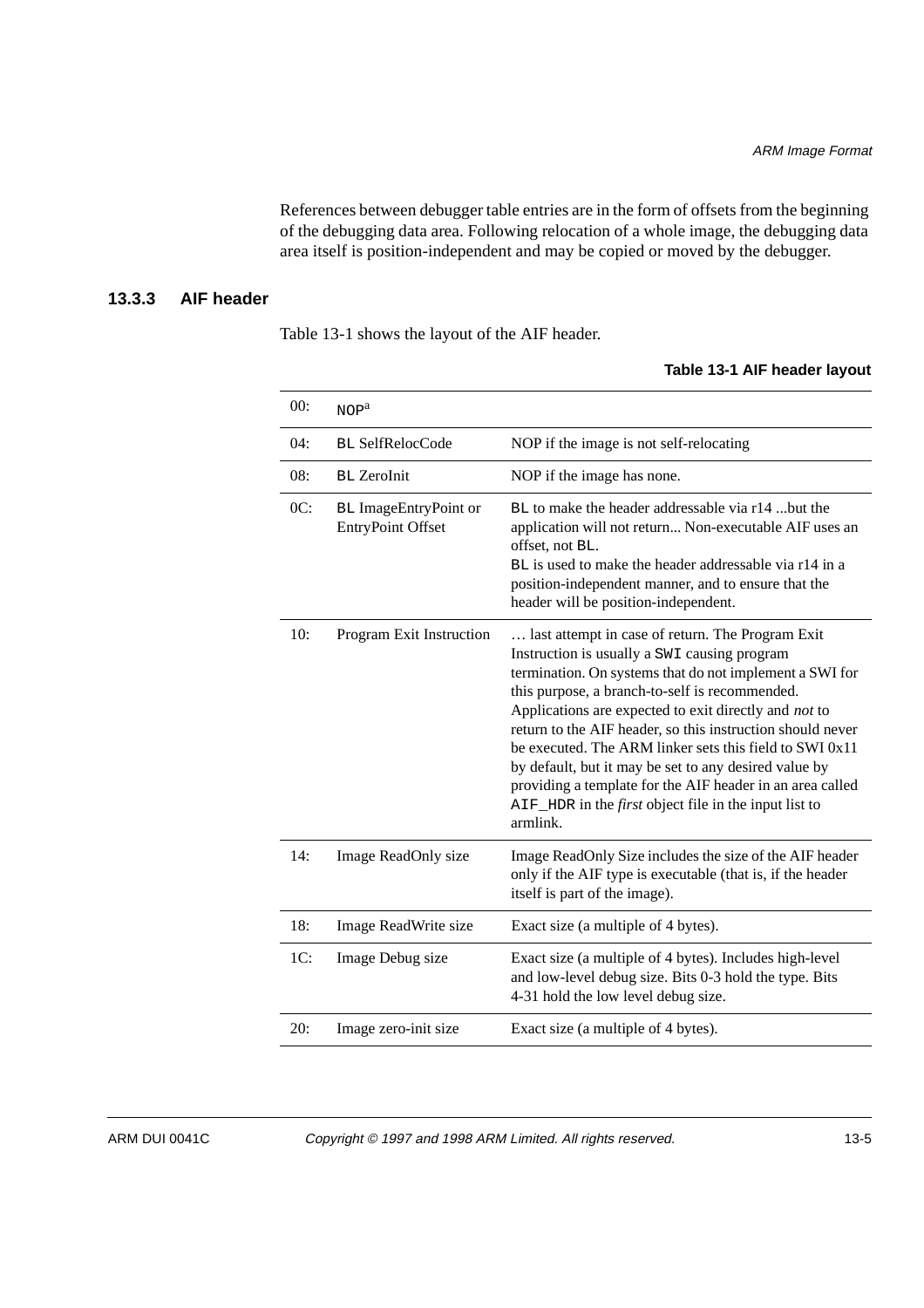#### 24: Image debug type Valid values for Image debug type are: **0** No debugging data present. **1** Low-level debugging data present. **2** Source level debugging data present. **3** 1 and 2 are present together. All other values of image debug type are reserved. 28: Image base Address where the image (code) was linked. 2C: Work space Obsolete. 30: Address mode: 26/32 + 3 flag bytes The word at offset 0x30 is 0, or contains in its least significant byte (using the byte order appropriate to the target): **26** Indicates that the image was linked for a 26-bit ARM mode, and may not execute correctly in a 32-bit mode. This is obsolete. **32** Indicates that the image was linked for a 32-bit ARM mode, and may not execute correctly in a 26-bit mode. A value of 0 indicates an old-style 26-bit AIF header. If the Address mode word has bit 8 set, the image was linked with separate code and data bases (usually the data is placed immediately after the code). The word at offset 0x34 contains the base address of the image's data. 34: Data base Address where the image data was linked. 38: Two reserved words (initially 0) In Extended AIF images, the word at 0x38 is non-zero. It contains the byte offset within the file of the header for the first non-root load region. This header has a size of 44 bytes, and the following format: **word 0** file offset of header of next region (0 is none) **word 1** load address **word 2** size in bytes (a multiple of 4) **char<sup>[32]</sup>** the region name padded out with zeros. The initializing data for the region follows the header. 40: NOP 44: Zero-init code 15 words as below Header is 32 words long. a. In all cases, NOP is encoded as MOV  $r0, r0$

#### **Table 13-1 AIF header layout (Continued)**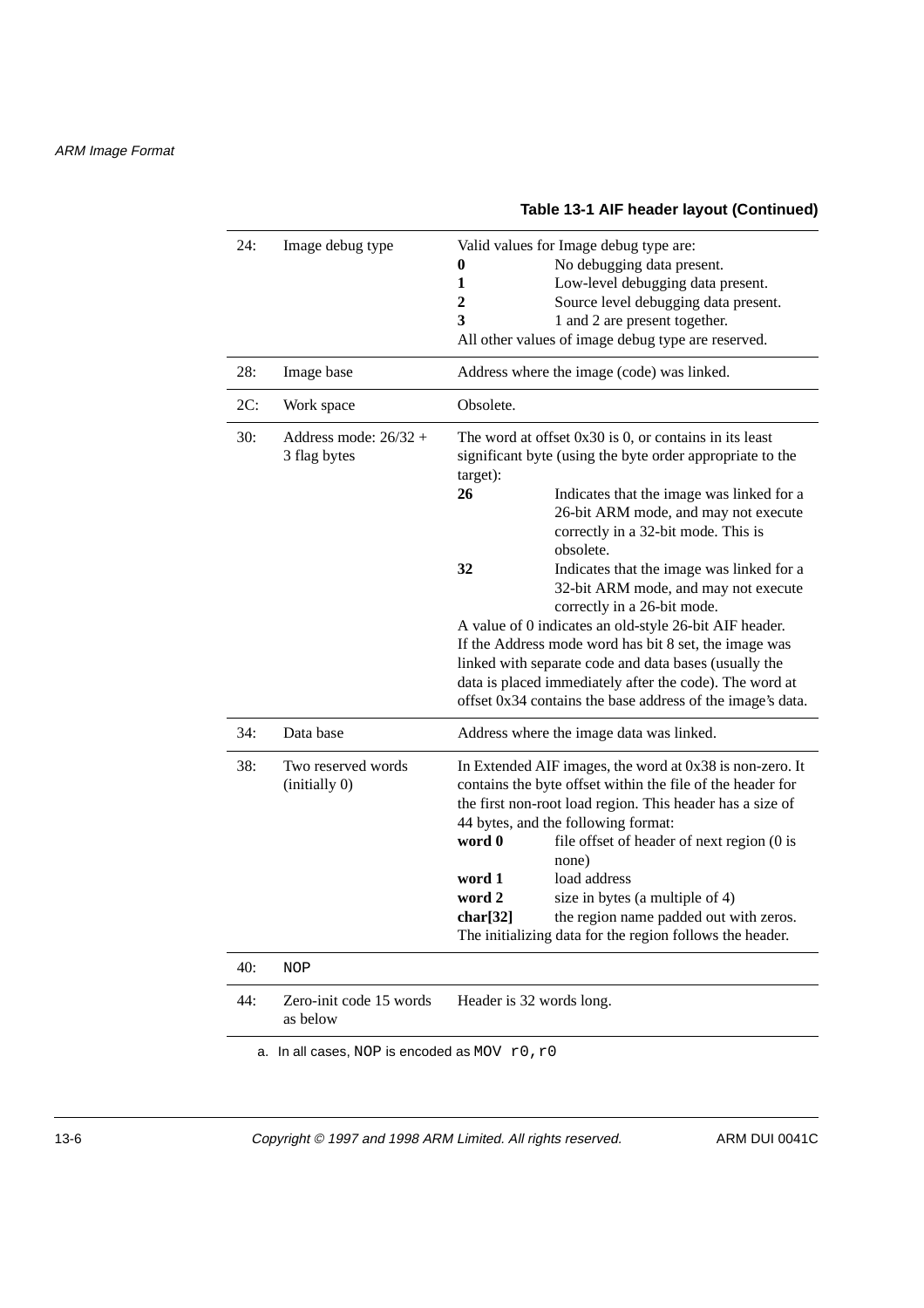# Chapter 14 **ARM Object Library Format**

This chapter describes the ARM Object Library Format (ALF). It contains the following sections:

- *Overview of ARM Object Library Format* on page 14-2
- *Endianness and alignment* on page 14-3
- *Library file format* on page 14-4
- *Time stamps* on page 14-7
- *Object code libraries* on page 14-8.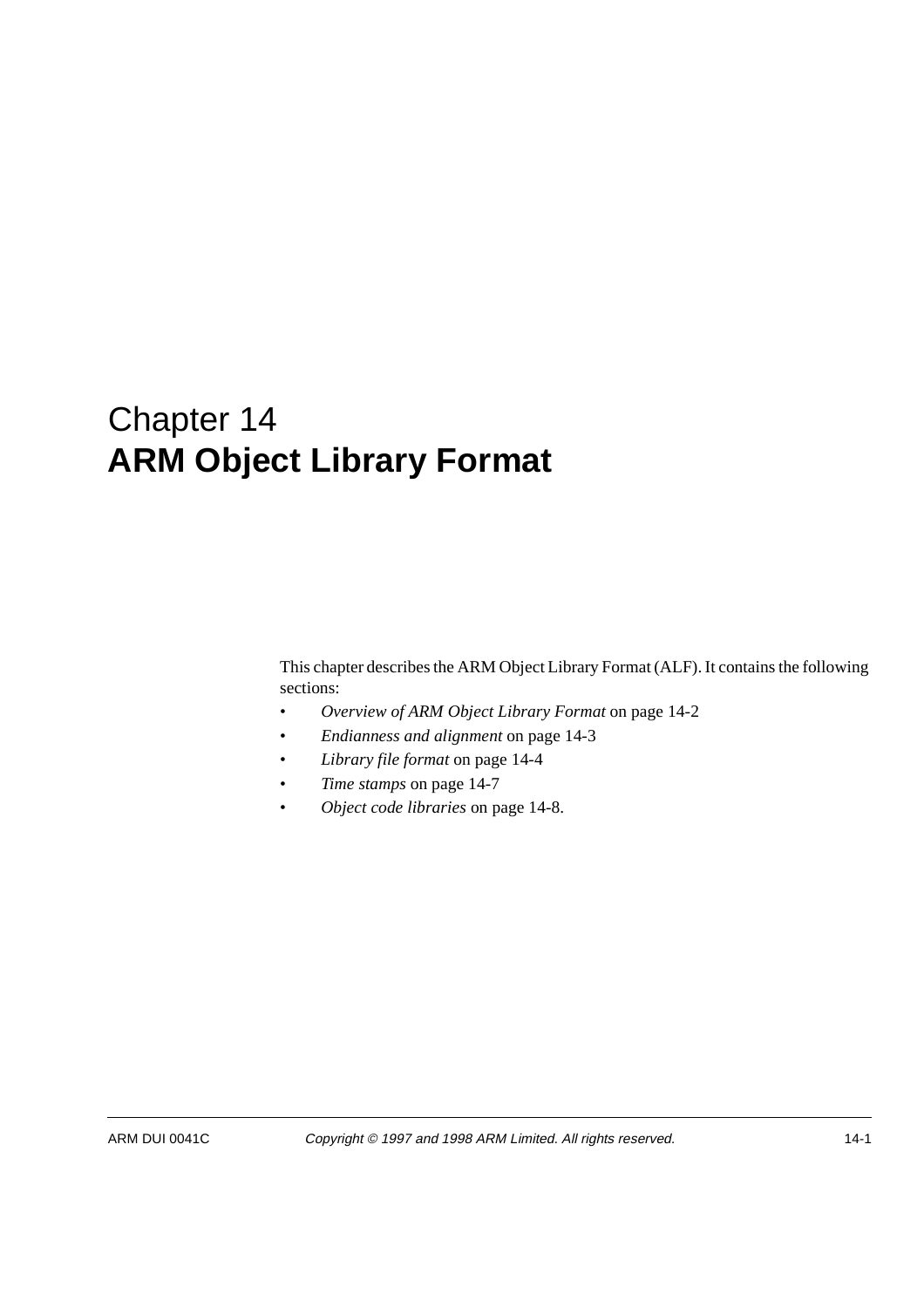# **14.1 Overview of ARM Object Library Format**

This section defines a file format called *ARM Object Library Format* (ALF), that is used by the ARM linker and the ARM object librarian.

A library file contains a number of separate but related pieces of data. In order to simplify access to these data, and to provide for a degree of extensibility, the library file format is itself layered on another format called *Chunk File Format*. This provides a simple and efficient means of accessing and updating distinct chunks of data within a single file. Refer to *Chunk file format* on page 15-4 for a description of the Chunk File Format.

The Library format defines four chunk classes:

- Directory
- Time stamp
- **Version**
- Data.

There may be many *Data* chunks in a library.

The Object Library Format defines two additional chunks:

- Symbol table
- Symbol table time stamp.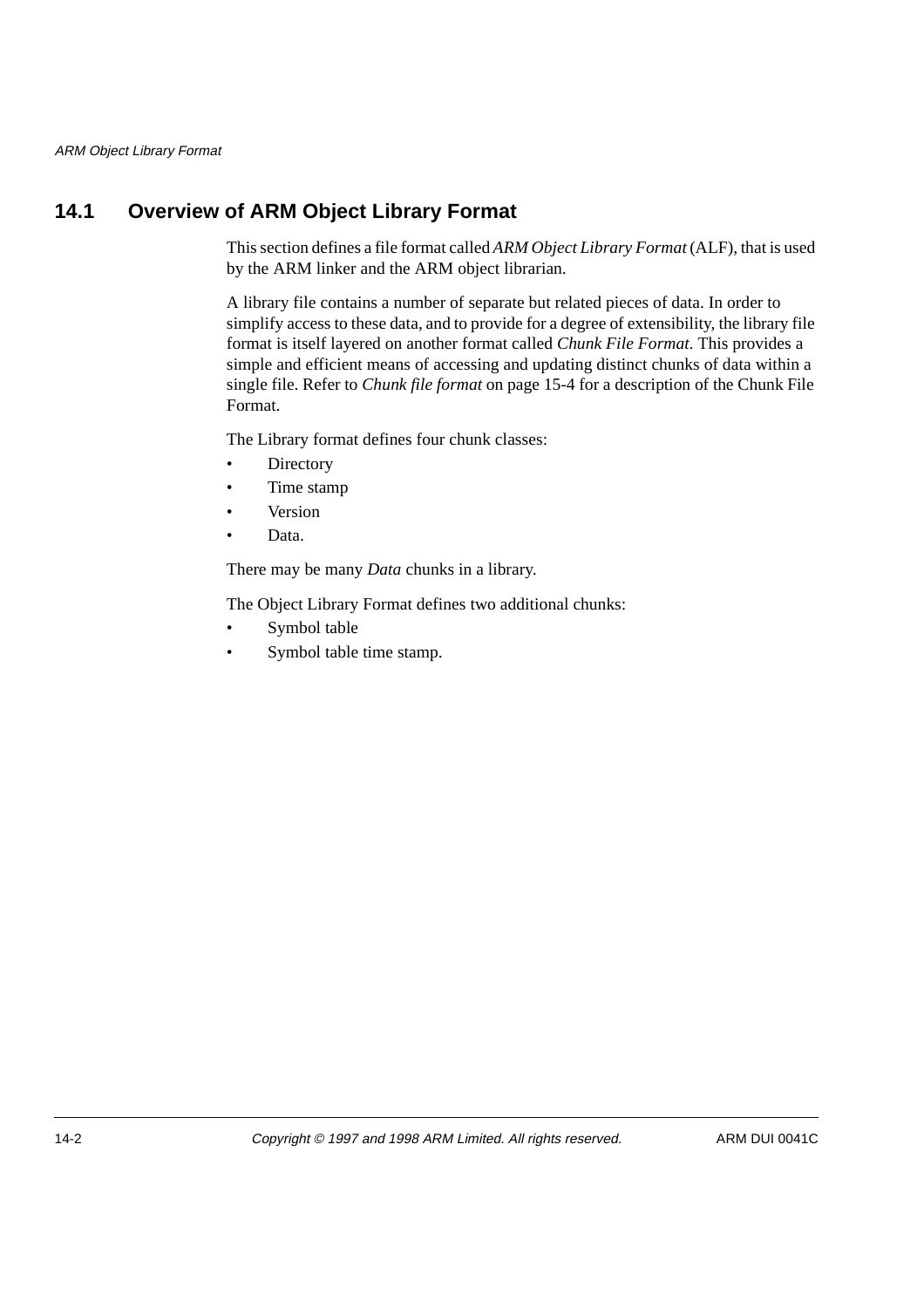# **14.2 Endianness and alignment**

For data in a file, *address* means *offset from the start of the file*.

There is no guarantee that the endianness of an ALF file will be the same as the endianness of the system used to process it (the endianness of the file is always the same as the endianness of the target ARM system).

The two sorts of ALF cannot meaningfully be mixed (the target system cannot have mixed endianness, it must have one or the other). The ARM linker accepts inputs of either sex and produces an output of the same sex, but rejects inputs of mixed endianness.

## **14.2.1 Alignment**

Strings and bytes may be aligned on any byte boundary.

ALF fields defined in this document do not use halfwords, and align words on 4-byte boundaries.

Within the contents of an ALF file (within the data contained in OBJ\_AREA chunks, see below), the alignment of words and halfwords is defined by the use to which ALF is being put. For all current ARM-based systems, alignment is strict.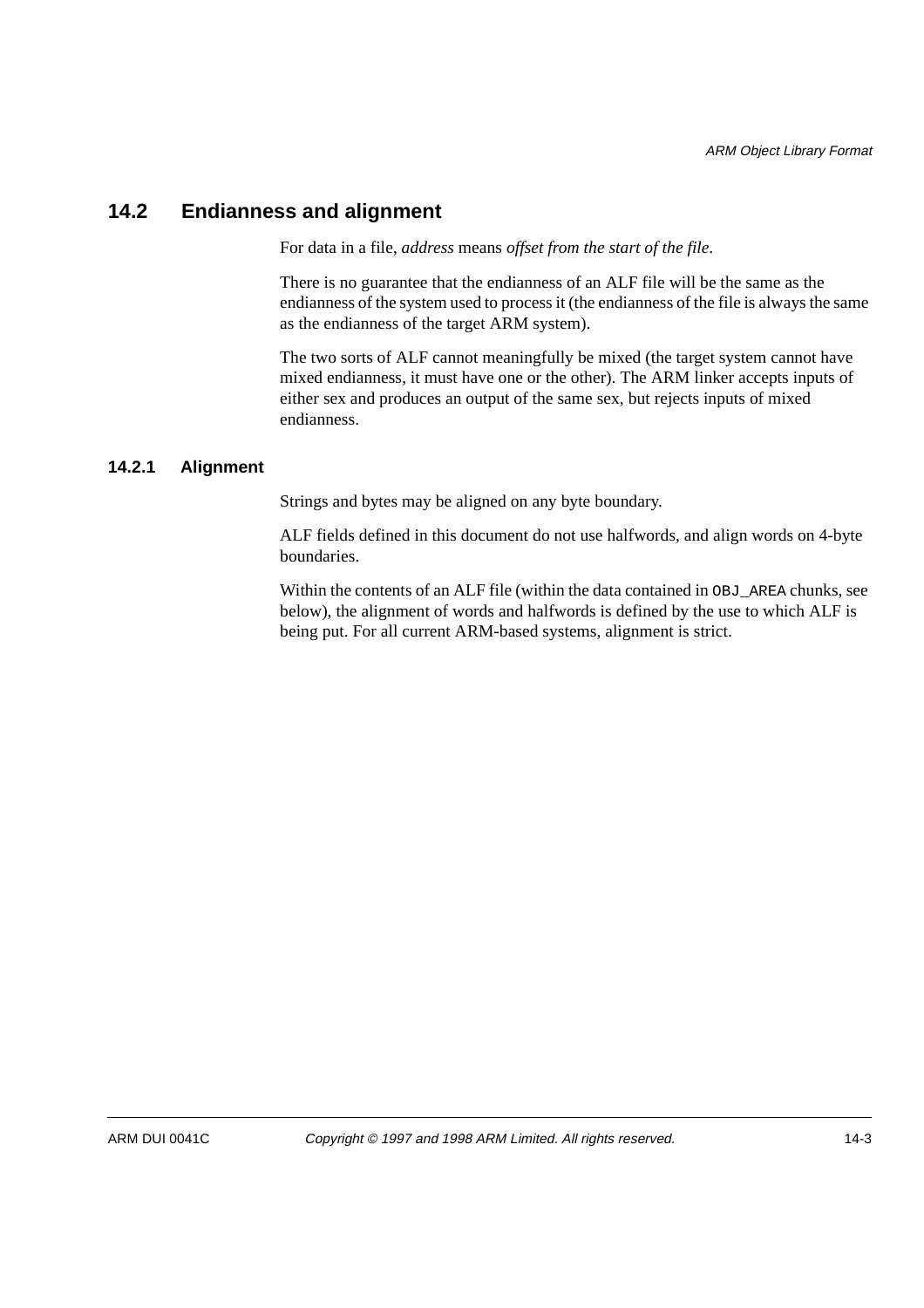# **14.3 Library file format**

For library files, the first part of each chunk name is LIB\_. For object libraries, the names of the additional two chunks begin with OFL\_.

Each piece of a library file is stored in a separate, identifiable chunk. Table 14-1 shows the chunk names.

| <b>Chunk</b> | Chunk name           |
|--------------|----------------------|
| Directory    | <b>LIB_DIRY</b>      |
| Time stamp   | LIB_TIME             |
| Version      | LIB_VRSN             |
| Data         | LIB_DATA             |
| Symbol table | OFL_SYMT object code |
| Time stamp   | OFL_TIME object code |

#### **Table 14-1 Library File Chunks**

There may be many LIB\_DATA chunks in a library, one for each library member. In all chunks, word values are stored with the same byte order as the target system. Strings are stored in ascending address order, which is independent of target byte order.

#### **14.3.1 Earlier versions of ARM object library format**

These notes ensure maximum robustness with respect to earlier, now obsolete, versions of the ARM object library format:

- Applications which create libraries or library members should ensure that the LIB\_DIRY entries they create contain valid time stamps.
- Applications which read LIB\_DIRY entries should not rely on any data beyond the end of the name string being present, unless the difference between the DataLength field and the name-string length allows for it. Even then, the contents of a time stamp should be treated cautiously.
- Applications which write LIB\_DIRY or OFL\_SYMT entries should ensure that padding is done with NULL (0) bytes. Applications that read LIB\_DIRY or OFL\_SYMT entries should make no assumptions about the values of padding bytes beyond the first, string-terminating NULL byte.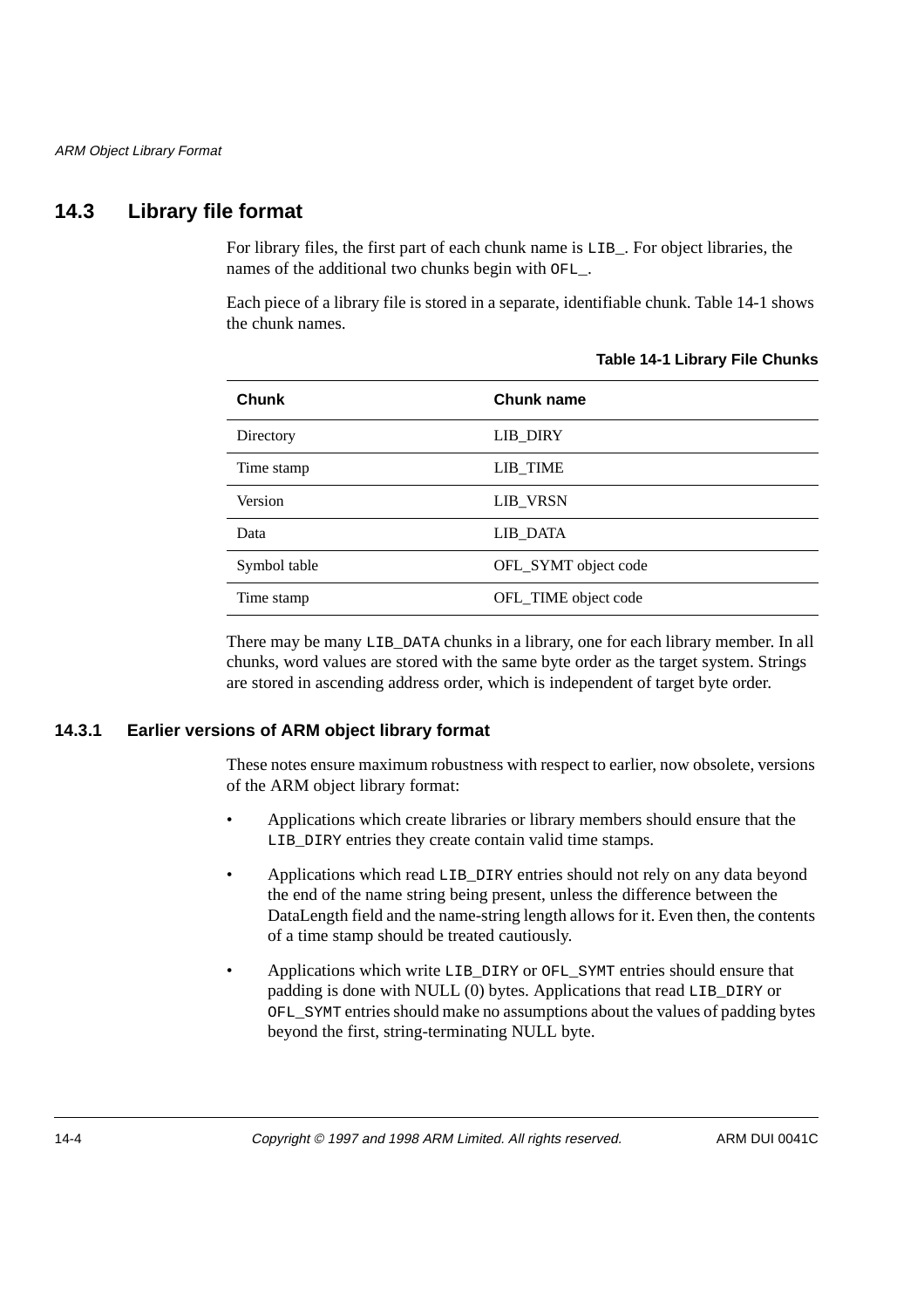## **14.3.2 LIB\_DIRY**

The LIB\_DIRY chunk contains a directory of the modules in the library, each of which is stored in a LIB\_DATA chunk. The directory size is fixed when the library is created. The directory consists of a sequence of variable length entries, each an integral number of words long. The number of directory entries is determined by the size of the LIB\_DIRY chunk. Table 14-2 shows the layout.

| ChunkIndex  |                                                                                                                                                                                                                                                                                                                                           |  |  |
|-------------|-------------------------------------------------------------------------------------------------------------------------------------------------------------------------------------------------------------------------------------------------------------------------------------------------------------------------------------------|--|--|
| EntryLength | The size of this LIB_DIRY chunk (an integral number of words).                                                                                                                                                                                                                                                                            |  |  |
| DataLength  | The size of the Data (an integral number of words).                                                                                                                                                                                                                                                                                       |  |  |
| Data        |                                                                                                                                                                                                                                                                                                                                           |  |  |
| where:      |                                                                                                                                                                                                                                                                                                                                           |  |  |
| ChunkIndex  | is a word containing the zero-origin index within the chunk file<br>header of the corresponding LIB_DATA chunk. Conventionally,<br>the first three chunks of an OFL file are LIB_DIRY, LIB_TIME<br>and LIB_VRSN, so ChunkIndex is at least 3. A ChunkIndex of 0<br>means the directory entry is unused.                                   |  |  |
|             | The corresponding LIB_DATA chunk entry gives the offset and<br>size of the library module in the library file.                                                                                                                                                                                                                            |  |  |
| EntryLength | is a word containing the number of bytes in this LIB_DIRY entry,<br>always a multiple of 4.                                                                                                                                                                                                                                               |  |  |
| DataLength  | is a word containing the number of bytes used in the data section<br>of this LIB_DIRY entry, also a multiple of 4.                                                                                                                                                                                                                        |  |  |
| Data        | consists of, in order:                                                                                                                                                                                                                                                                                                                    |  |  |
|             | a zero-terminated string (the name of the library member).<br>Strings should contain only ISO-8859 non-control<br>characters (codes [0-31], 127 and 128+[0-31] are excluded).<br>The string field is the name used to identify this library<br>module. Typically it is the name of the file from which the<br>library member was created. |  |  |
|             | any other information relevant to the library module (often<br>empty).                                                                                                                                                                                                                                                                    |  |  |

#### **Table 14-2 The LIB\_DIRY chunk**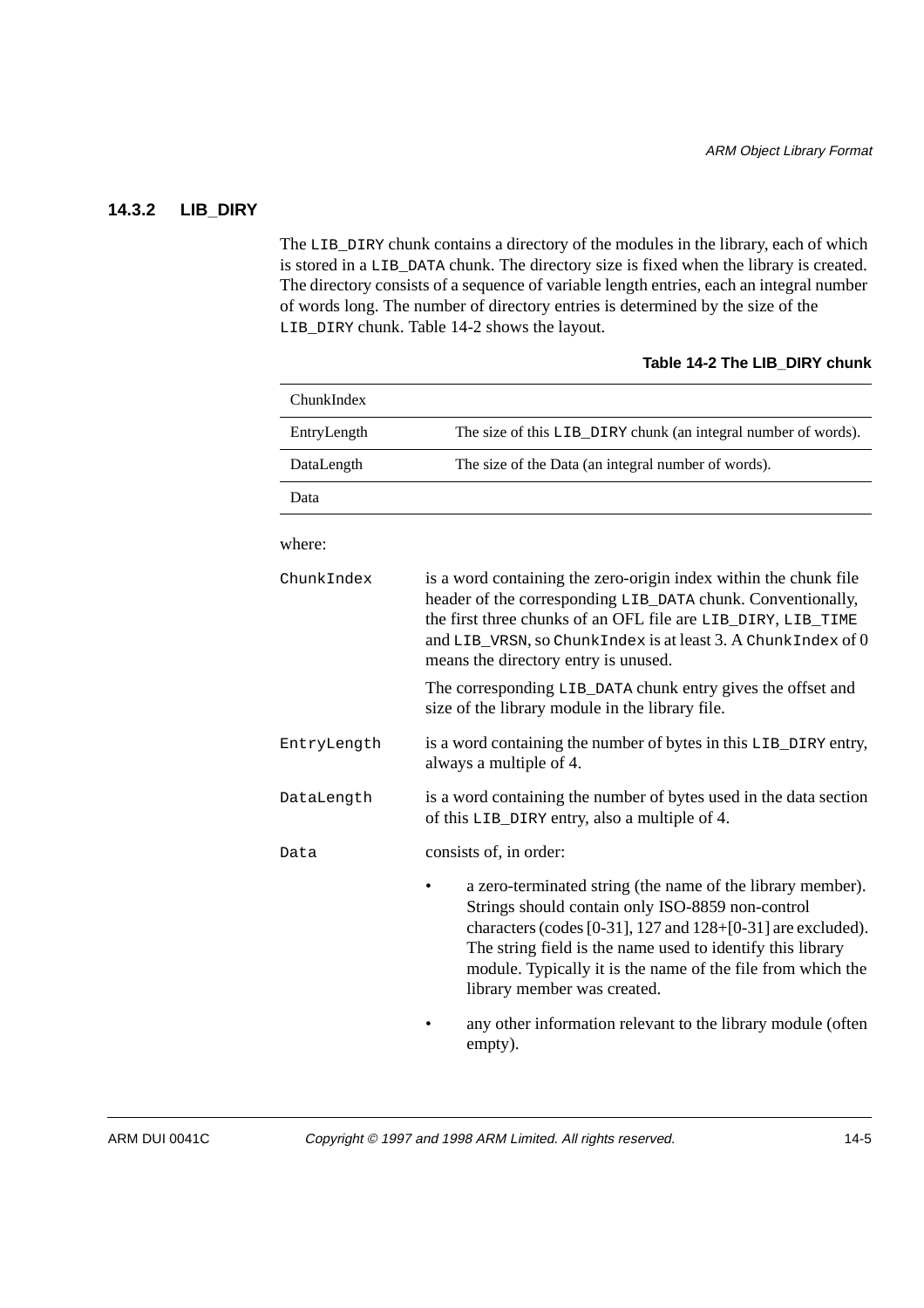• a two-word, word-aligned time stamp. The format of the time stamp is described in *Time stamps* on page 14-7. Its value is an encoded version of the last-modified time of the file from which the library member was created.

#### **14.3.3 LIB\_VRSN**

The version chunk contains a single word whose value is 1.

## **14.3.4 LIB\_DATA**

A LIB\_DATA chunk contains one of the library members indexed by the LIB\_DIRY chunk. The endianness or byte order of this data is, by assumption, the same as the byte order of the containing library/chunk file.

No other interpretation is placed on the contents of a member by the library management tools. A member could itself be a file in chunk file format or even another library.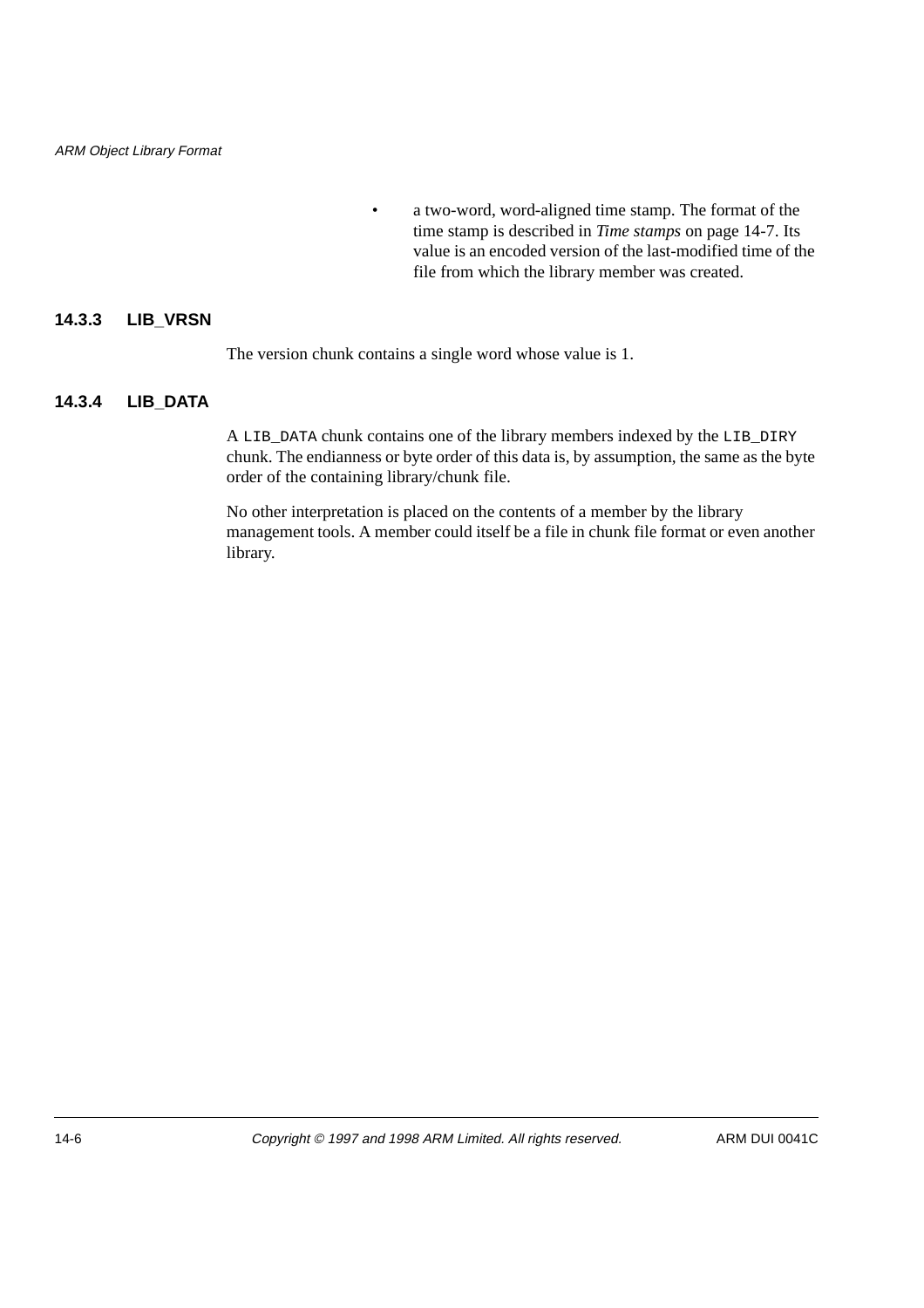# **14.4 Time stamps**

A library time stamp is a pair of words that encode:

- a six byte count of centiseconds since 00:00:00 1st January 1900
- a two byte count of microseconds since the last centisecond.

#### **First (most significant) word**

Contains the most significant 4 bytes of the 6 byte centisecond count.

#### **Second (least significant) word**

Contains the least significant two bytes of the six byte centisecond count in the most significant half of the word and the two byte count of microseconds since the last centisecond in the least significant half of the word. This is usually 0.

Time stamp words are stored in target system byte order. They must have the same endianness as the containing chunk file.

#### **14.4.1 LIB\_TIME**

The LIB TIME chunk contains a two-word (eight-byte) time stamp recording when the library was last modified.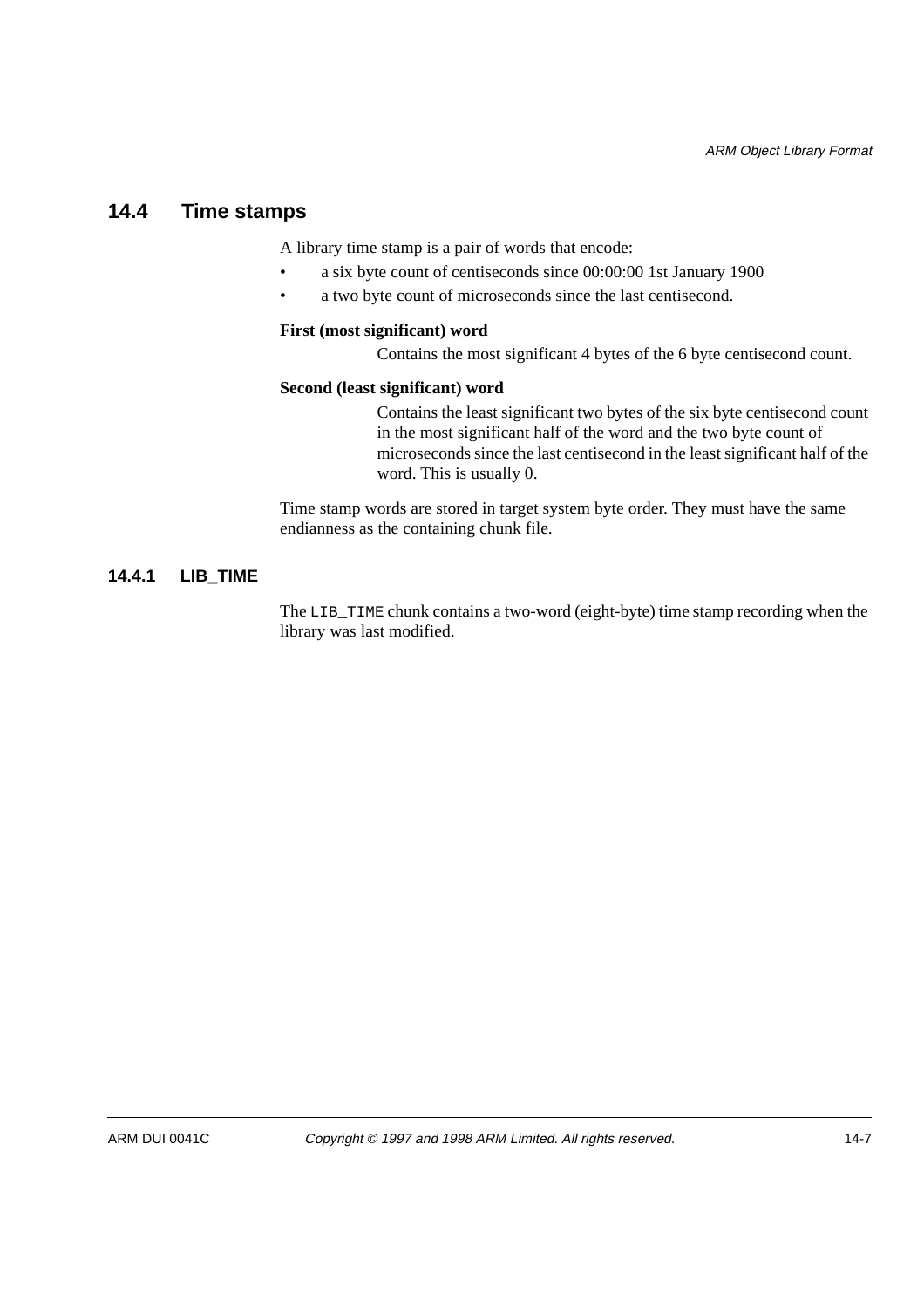## **14.5 Object code libraries**

An object code library is a library file whose members are files in ARM Object Format. An object code library contains two additional chunks:

- an external symbol table chunk named OFL\_SYMT
- a time stamp chunk named OFL\_TIME.

## **14.5.1 OFL\_SYMT**

The external symbol table contains an entry for each external symbol defined by members of the library, together with the index of the chunk containing the member defining that symbol.

The OFL\_SYMT chunk has exactly the same format as the LIB\_DIRY chunk except that the Data section of each entry contains only a string, the name of an external symbol, and between one and four bytes of NULL padding, as follows:

 **Table 14-3 OFL\_SYMT chunk layout**

| ChunkIndex           |                                                                                    |
|----------------------|------------------------------------------------------------------------------------|
| EntryLength          | The size of this OFL_SYMT chunk (an integral number of words).                     |
| DataLength           | The size of the External Symbol Name and Padding (an integral<br>number of words). |
| External Symbol Name |                                                                                    |
| Padding              |                                                                                    |

OFL\_SYMT entries do not contain time stamps.

## **14.5.2 OFL\_TIME**

The OFL\_TIME chunk records when the OFL\_SYMT chunk was last modified and has the same format as the LIB\_TIME chunk (see *Time stamps* on page 14-7).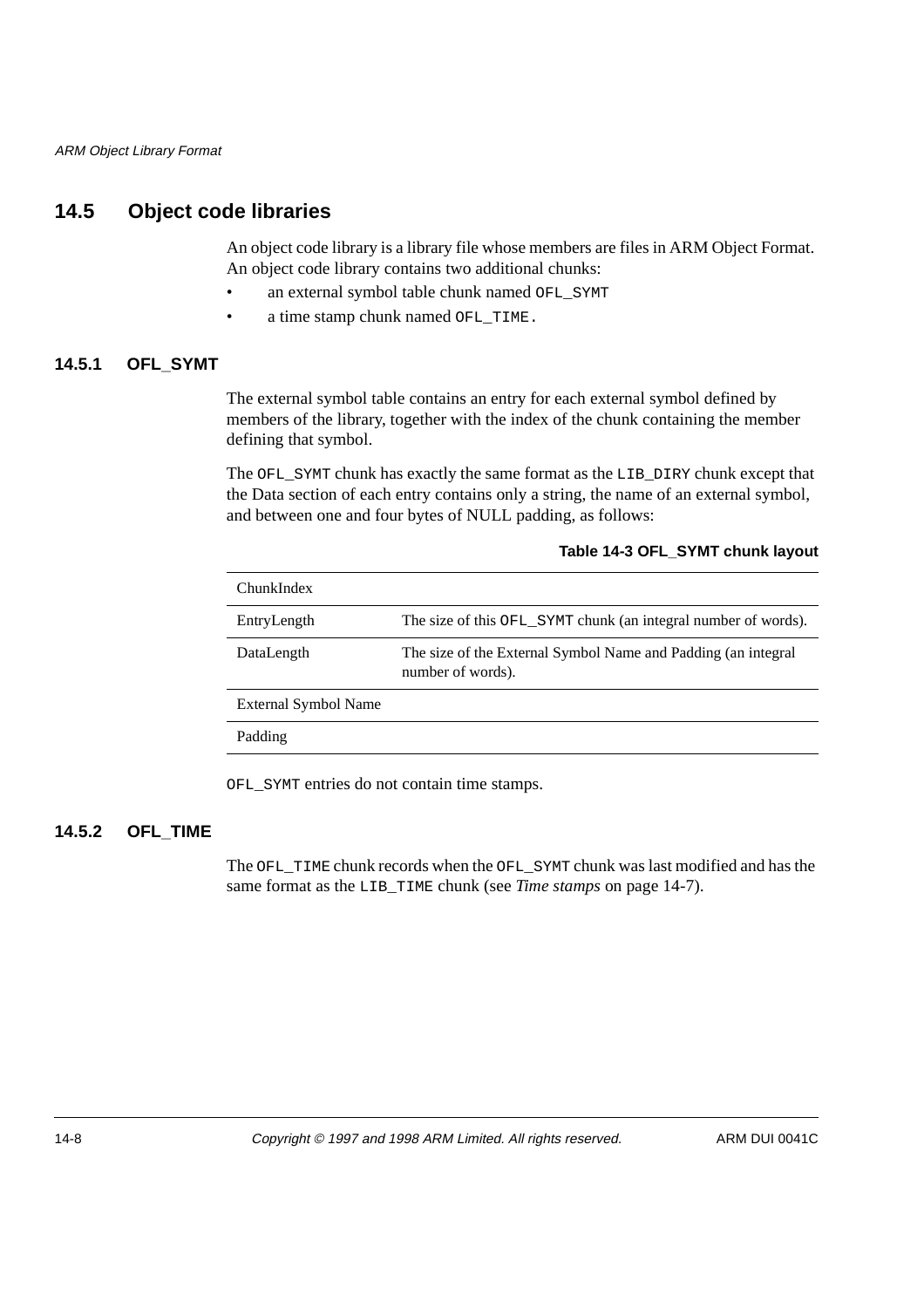# Chapter 15 **ARM Object Format**

This chapter describes the ARM Object Format. It contains the following sections:

- *ARM Object Format* on page 15-2
- *Overall structure of an AOF file* on page 15-4
- *The AOF header chunk (OBJ\_HEAD)* on page 15-7
- *The AREAS chunk (OBJ\_AREA)* on page 15-13
- *Relocation directives* on page 15-14
- *Symbol Table Chunk Format (OBJ\_SYMT)* on page 15-17
- *The String Table Chunk (OBJ\_STRT)* on page 15-21
- *The Identification Chunk (OBJ\_IDFN)* on page 15-22.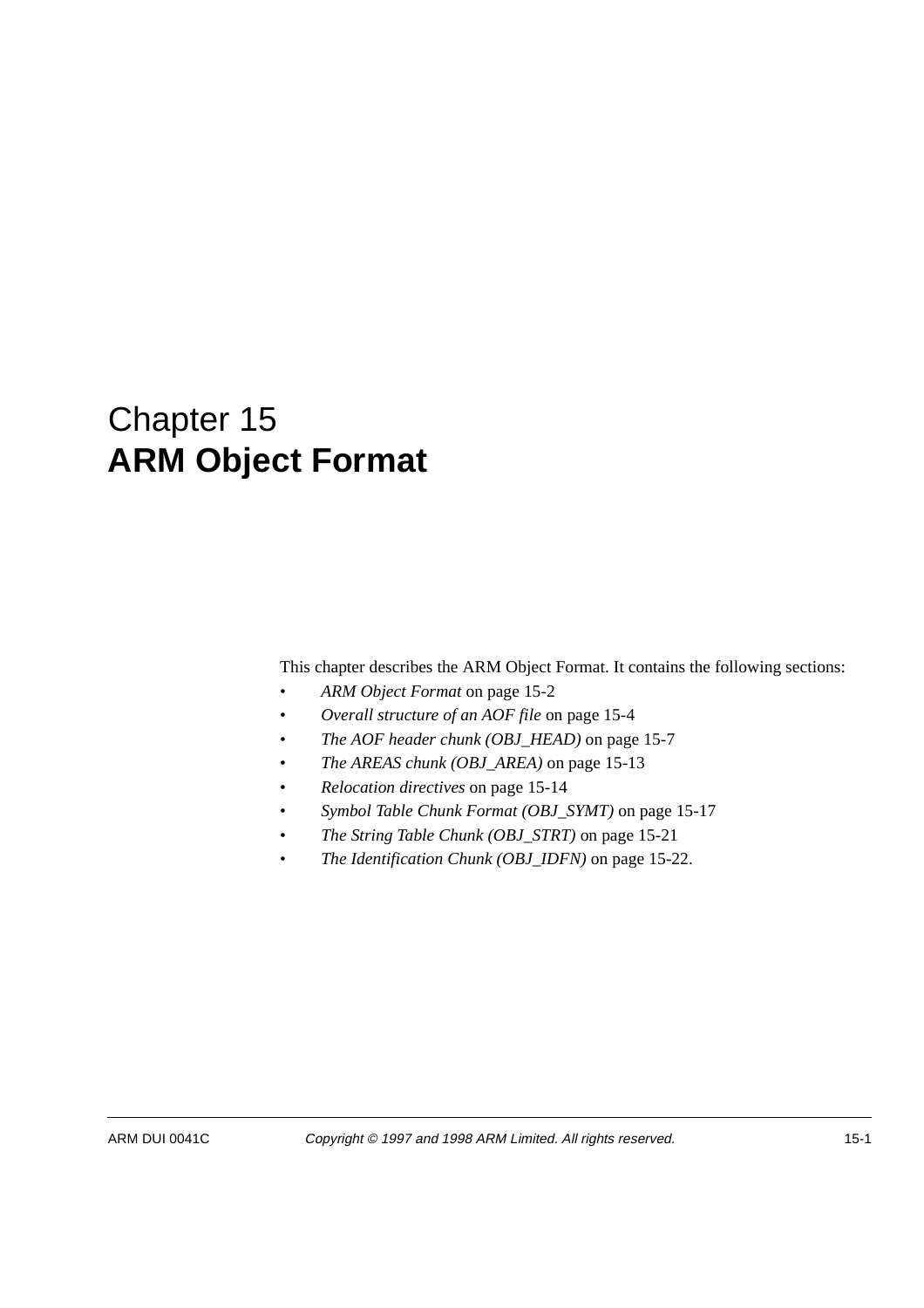ARM Object Format

# **15.1 ARM Object Format**

This section describes the ARM Object Format (AOF).

The following terms apply throughout this section:

**object file** refers to a file in ARM Object Format.

**address** for data in a file, this means *offset from the start of the file.*

#### **15.1.1 Areas**

An object file written in AOF consists of any number of named, attributed areas. Attributes include:

- read-only
- reentrant
- code
- data
- position-independent.

For details see *Attributes and alignment* on page 15-9.

Typically, a compiled AOF file contains a read-only code area, and a read-write data area (a zero-initialized data area is also common, and reentrant code uses a separate based area for address constants).

## **15.1.2 Relocation directives**

Associated with each area is a (possibly empty) list of relocation directives which describe locations that the linker will have to update when:

- a non-zero base address is assigned to the area
- a symbolic reference is resolved.

Each relocation directive may be given relative to the (not yet assigned) base address of an area in the same AOF file, or relative to a symbol in the symbol table. Each symbol may:

- have a definition within its containing object file which is local to the object file
- have a definition within the object file which is visible globally (to all object files in the link step)
- be a reference to a symbol defined in some other object file.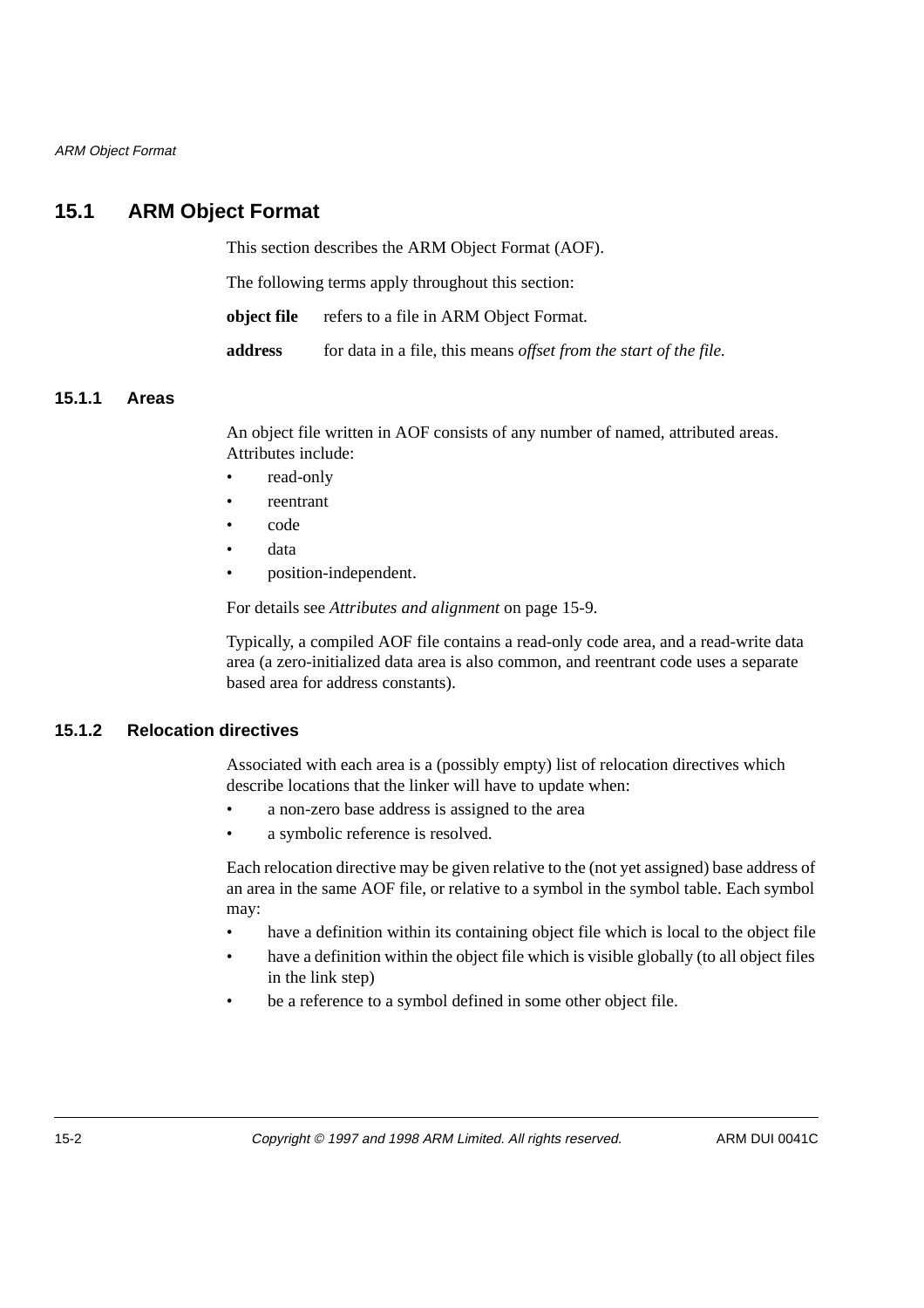#### **15.1.3 Byte sex or endianness**

An AOF file can be produced in either little-endian or big-endian format.

There is no guarantee that the endianness of an AOF file will be the same as the endianness of the system used to process it (the endianness of the file is always the same as the endianness of the target ARM system).

#### **15.1.4 Alignment**

Strings and bytes may be aligned on any byte boundary. AOF fields defined in this document make no use of halfwords and align words on 4-byte boundaries.

Within the contents of an AOF file, the alignment of words and halfwords is defined by the use to which AOF is being put. For all current ARM-based systems, words are aligned on 4-byte boundaries and halfwords on 2-byte boundaries.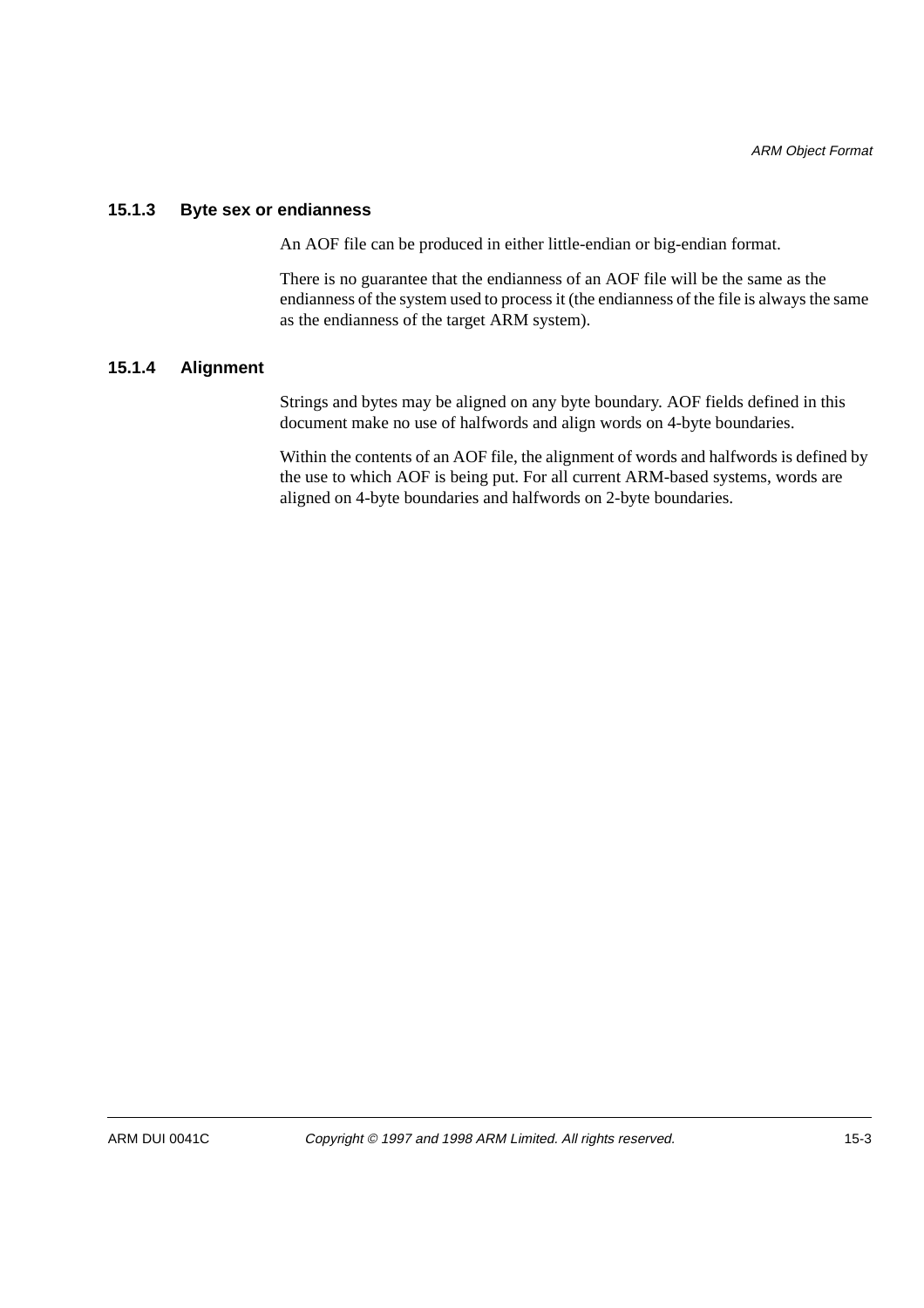# **15.2 Overall structure of an AOF file**

An AOF file contains a number of separate pieces of data. To simplify access to the data, and to give a degree of extensibility to tools which process AOF, the object file format is itself layered on another format called *Chunk File Format*, which provides a simple and efficient means of accessing and updating distinct chunks of data within a single file.

#### **15.2.1 Chunk file format**

A file written in chunk file format consists of a header, and one or more chunks. The header is always positioned at the beginning of the file. A chunk is accessed through the header. The header contains the number, size, location, and identity of each chunk in the file.

The size of the header may vary between different chunk files, but it is fixed for each file. Not all entries in a header need be used, thus limited expansion of the number of chunks is permitted without a wholesale copy. A chunk file can be copied without knowledge of the contents of its chunks.

#### **Chunk file header**

The chunk file header consists of two parts:

- the first part is a fixed length part of three words
- the second part contains a four word entry for each chunk in the file.

The first part of the header contains the following three word sized fields:

| ChunkFileId | Marks the file as a chunk file. Its value is $0 \times C3CBC6C5$ . The<br>endianness of the chunk file can be determined from this value (if<br>it appears to be 0xC5C6CBC3 when read as a word, each word<br>value must be byte-reversed before use). |
|-------------|--------------------------------------------------------------------------------------------------------------------------------------------------------------------------------------------------------------------------------------------------------|
| max chunks  | Defines the number of the entries in the header, fixed when the file<br>is created.                                                                                                                                                                    |
| num chunks  | Defines how many chunks are currently used in the file, which can<br>vary from 0 to max_chunks. It is redundant in that it can be found<br>by scanning the entries.                                                                                    |

The second part of the header contains a four word entry for each chunk in the file. The number of entries is given by the num\_chunks field in the first part of the header.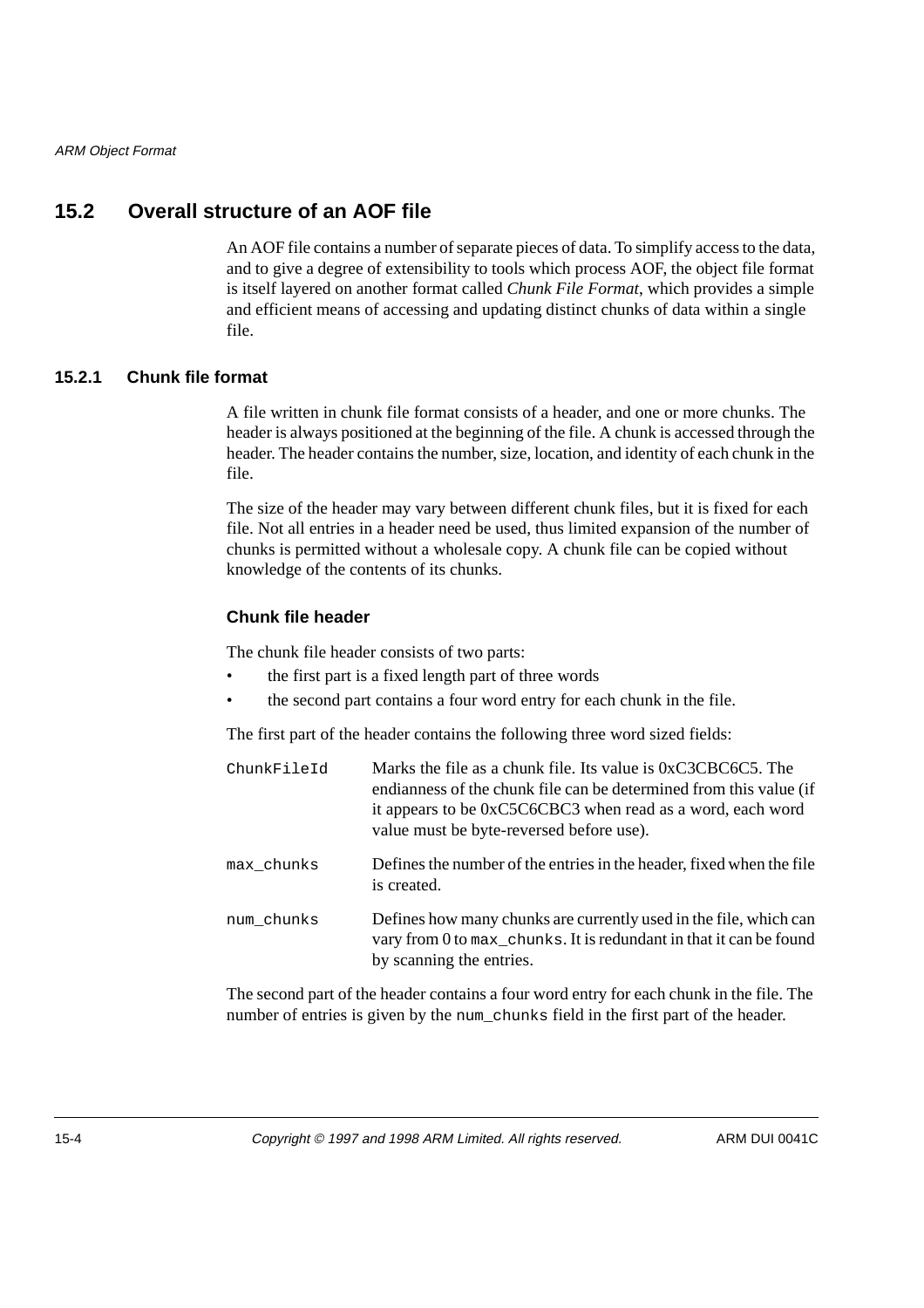| chunkId     | Is an 8-byte field identifying what data the chunk contains. Note<br>that this is an 8-byte field, <i>not</i> a 2-word field, so it has the same<br>byte order independent of endianness.                                |
|-------------|--------------------------------------------------------------------------------------------------------------------------------------------------------------------------------------------------------------------------|
| file offset | Is a one-word field defining the byte offset within the file of the<br>start of the chunk. All chunks are word-aligned, so it must be<br>divisible by four. A value of zero indicates that the chunk entry is<br>unused. |
| size        | Is a one-word field defining the exact byte size of the chunk's<br>contents (which need not be a multiple of four).                                                                                                      |

## **Identifying data types**

The chunkId field provides a conventional way of identifying what type of data a chunk contains. It has eight characters, and is split into two parts:

- the first four characters contain a unique name allocated by a central authority
- the remaining four characters can be used to identify component chunks within this domain.

The eight characters are stored in ascending address order, as if they formed part of a NULL-terminated string, independent of endianness.

For AOF files, the first part of each chunk name is OBJ\_. The second components are defined in the following section.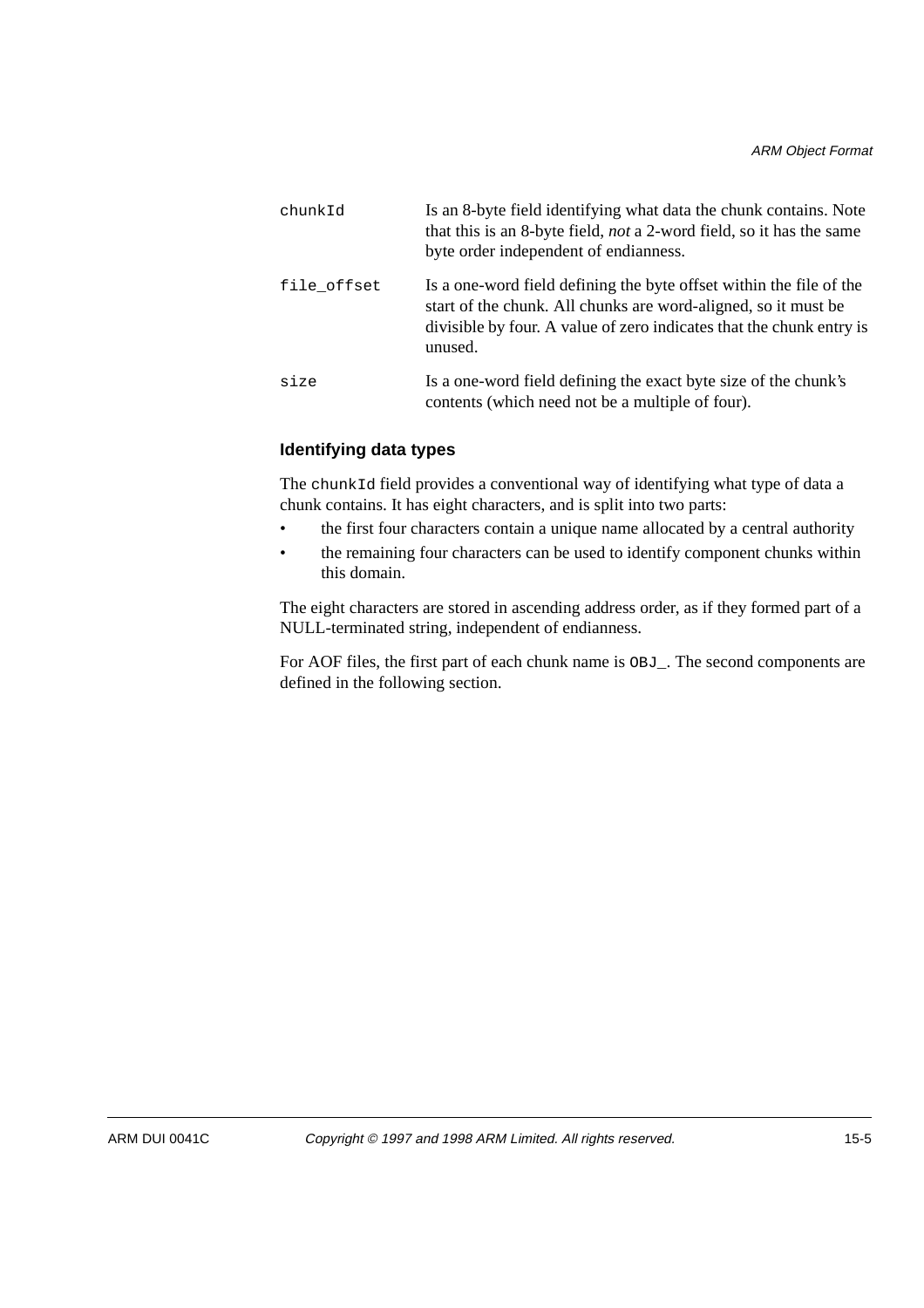## **15.2.2 ARM object format**

Each piece of an object file is stored in a separate, identifiable chunk. AOF defines five chunks as shown in Table 15-1.

| Chunk                 | Chunk name |
|-----------------------|------------|
| <b>AOF</b> Header     | OBJ HEAD   |
| Areas                 | OBJ AREA   |
| <b>Identification</b> | OBJ IDFN   |
| Symbol Table          | OBJ SYMT   |
| <b>String Table</b>   | OBJ STRT   |

 **Table 15-1 AOF chunks**

Only the AOF Header and AREAS chunks must be present, but a typical object file contains all five of the above chunks.

Each name in an object file is encoded as an offset into the string table, stored in the OBJ\_STRT chunk *The String Table Chunk (OBJ\_STRT)* on page 15-21. This allows the variable-length nature of names to be factored out from primary data formats.

A feature of ARM Object Format is that chunks may appear in any order in the file (for example, the ARM C compiler and the ARM assembler produce their AOF chunks in different orders).

A language translator or other utility may add additional chunks to an object file, for example, a language-specific symbol table or language-specific debugging data. Therefore it is conventional to allow space in the chunk header for additional chunks. Space for eight chunks is conventional when the AOF file is produced by a language processor which generates all five chunks described here.

- Note -

The AOF header chunk should not be confused with the chunk file header.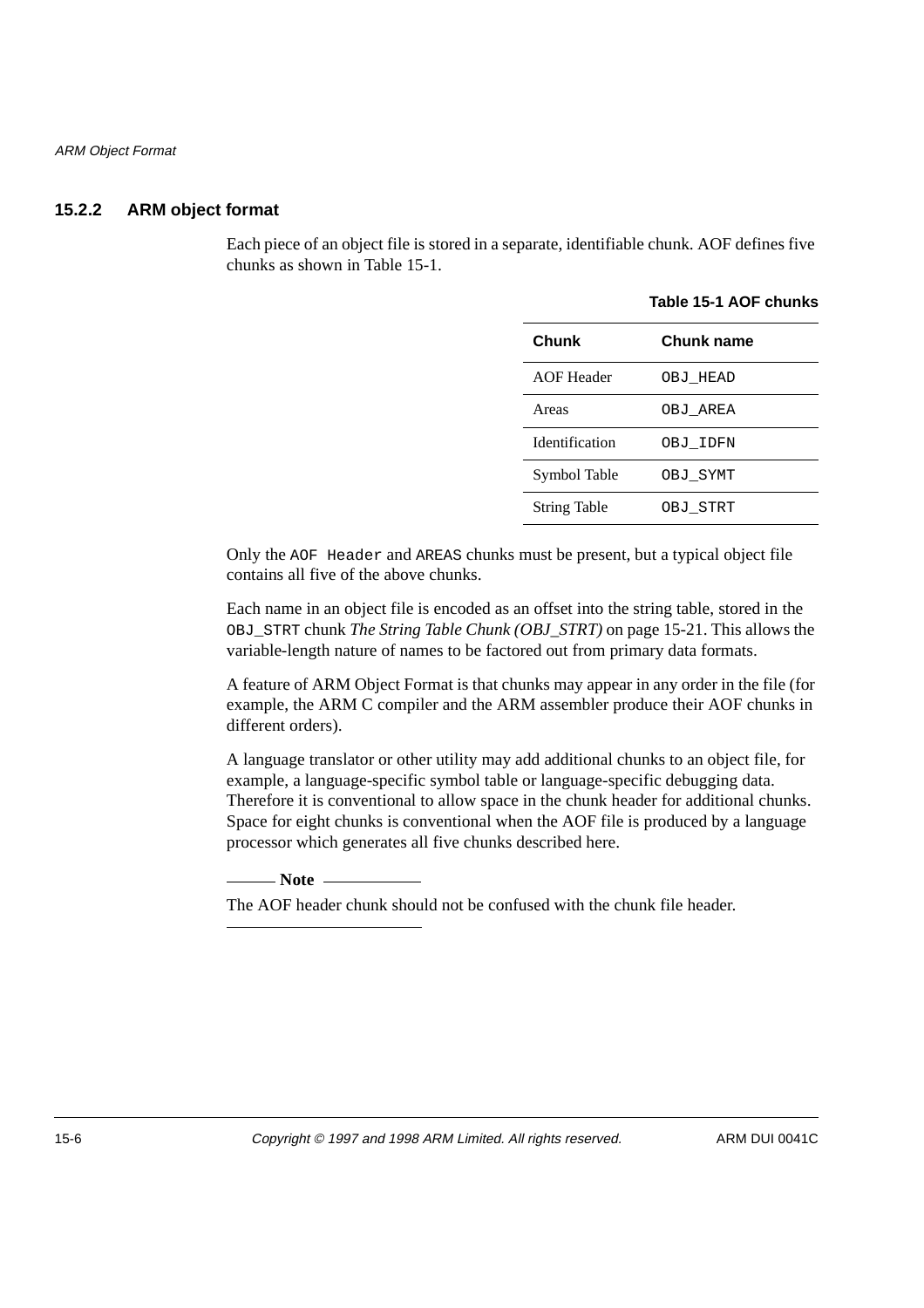## **15.3 The AOF header chunk (OBJ\_HEAD)**

The AOF header consists of two contiguous parts:

- the first part is a fixed size part of six words that describes the contents and nature of the object file.
- the second part has a variable length (specified in the first part of the header), and consists of a sequence of *area headers* describing the areas within the OBJ\_AREA chunk.

Part one contains the following word sized fields:

Object File Type

The value 0xC5E2D080 marks the file as being in *relocatable object format* (the usual output of compilers and assemblers and the usual input to the linker). The endianness of the object code can be deduced from this value and must be identical to the endianness of the containing chunk file.

Version Id

Encodes the AOF version number. The current version number is 310 (0x136).

Number of Areas

The code and data of an object file are encapsulated in a number of separate areas in the OBJ AREA chunk, each with a name and some attributes (see *Attributes and alignment* on page 15-9).

Each area is described in the variable-length part of the AOF header which immediately follows the fixed part. Number of Areas gives the number of areas in the file and, equivalently, the number of AREA declarations that follow the fixed part of the AOF header.

Number of Symbols

If the object file contains a symbol table chunk (named OBJ\_SYMT), Number of Symbols records the number of symbols in the symbol table.

One of the areas in an object file may be designated as containing the start address of any program which is linked to include the file. If this is the case, the entry address is specified as an Entry Area Index*,* Entry Offset pair.

#### Entry Area Index

Entry Area Index, in the range 1 to Number of Areas, gives the 1-origin index in the following array of area headers of the area containing the entry point.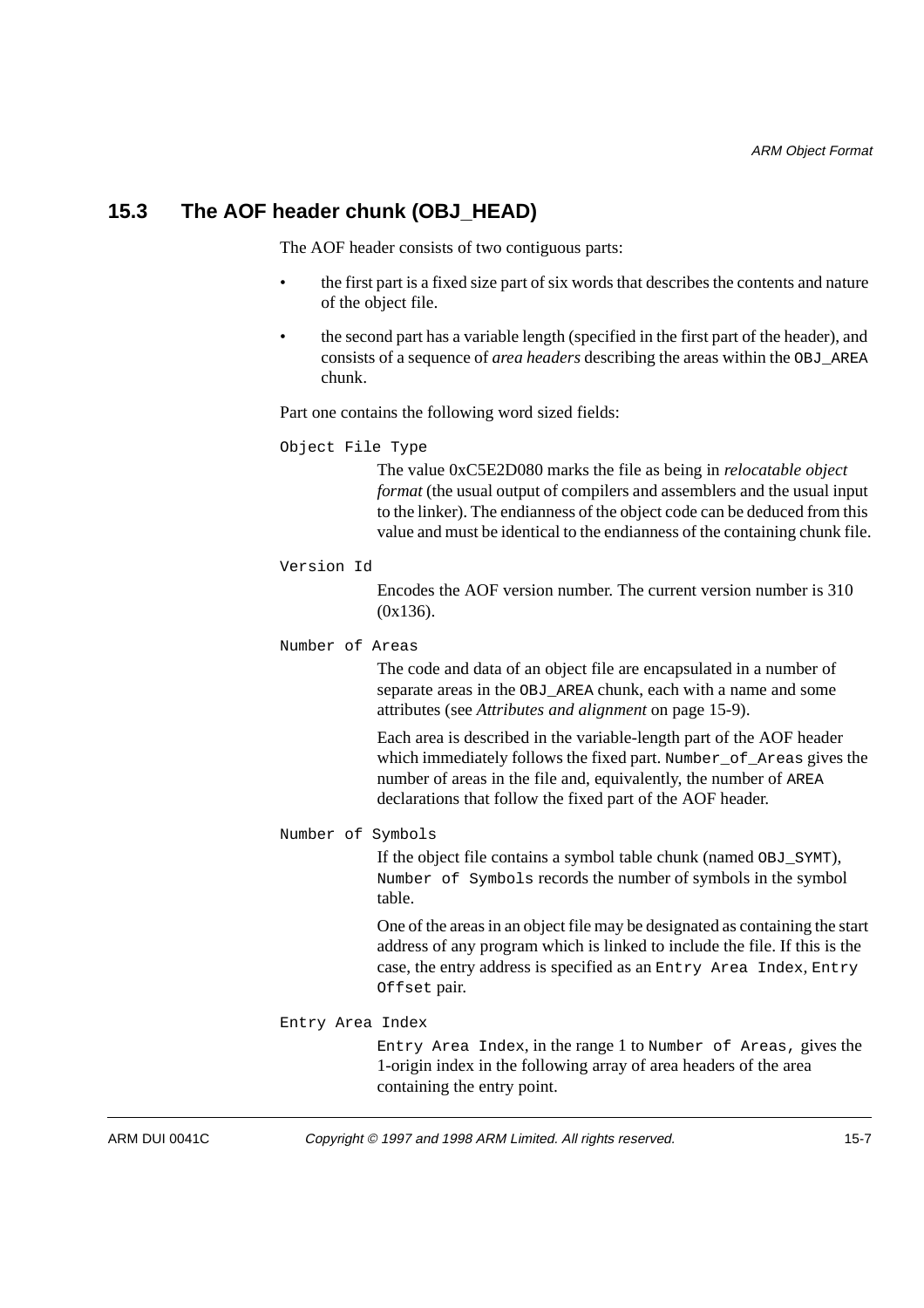A value of 0 for Entry Area Index signifies that no program entry address is defined by this AOF file.

#### Entry Offset

The entry address is defined to be the base address of the entry area plus Entry Offset.

Part two of the AOF header consists of a sequence of area headers. Each area header is five words long, and contains the following word length fields:

- Area Name Gives the offset of that name in the string table (stored in the OBJ\_STRT chunk. Each area within an object file must be given a unique name. See *The String Table Chunk (OBJ\_STRT)* on page 15-21.
- Attributes and Alignment

This word contains bit flags that specify the attributes and alignment of the area. The details are given in *Alignment* on page 15-3.

Area Size Gives the size of the area in bytes. This value must be a multiple of 4. Unless the Not Initialised bit (bit 12) is set in the area attributes (see *Attributes and alignment* on page 15-9), there must be this number of bytes for this area in the OBJ\_AREA chunk. If the Not Initialised bit is set, there must be no initializing bytes for this area in the OBJ\_AREA chunk.

#### Number of Relocations

Specifies the number of relocation directives that apply to this area (which is equivalent to the number of relocation records following the contents of the area in the OBJ\_AREA chunk. See *The AREAS chunk (OBJ\_AREA)* on page 15-13).

#### Base Address

Is unused unless the area has the absolute attribute. In this case, the field records the base address of the area. In general, giving an area a base address prior to linking will cause problems for the linker and may prevent linking altogether, unless only a single object file is involved.

An unused Base Address is denoted by the value 0.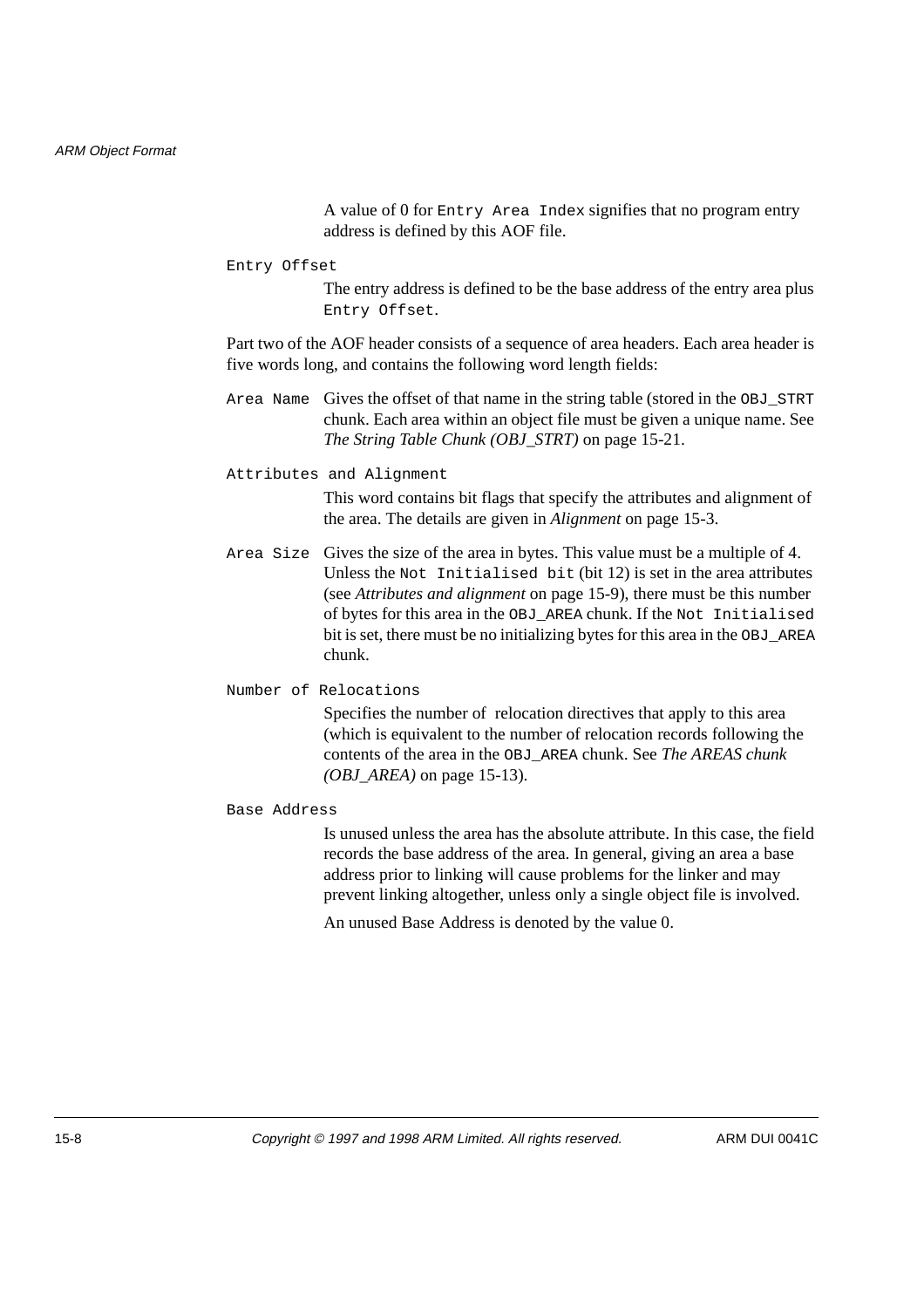#### **15.3.1 Attributes and alignment**

Each area has a set of attributes encoded in the most significant 24 bits of the Attributes + Alignment word. The least significant eight bits of this word encode the alignment of the start of the area as a power of 2 and must have a value between 2 and 32 (this value denotes that the area should start at an address divisible by 2*alignment*). Table 15-2 gives a summary of the attributes.

| Mask       | <b>Attribute Description</b>               |
|------------|--------------------------------------------|
| 0x00000100 | Absolute attribute                         |
| 0x00000200 | Code attribute                             |
| 0x00000400 | Common block definition                    |
| 0x00000800 | Common block reference                     |
| 0x00001000 | Uninitialized (zero-initialized)           |
| 0x00002000 | Read-only                                  |
| 0x00004000 | Position independent                       |
| 0x00008000 | Debugging tables                           |
|            | Code areas only                            |
| 0x00010000 | Complies with the 32-bit APCS              |
| 0x00020000 | reentrant code                             |
| 0x00040000 | Uses extended FP instruction set           |
| 0x00080000 | No software stack checking                 |
| 0x00100000 | All relocations are of Thumb code          |
| 0x00200000 | Area may contain ARM halfword instructions |
| 0x00400000 | Area suitable for ARM/Thumb interworking   |
|            |                                            |

#### **Table 15-2 Area attributes summary**

Some combinations of attributes are meaningless, for example, read-only and zero-initialized.

The linker orders areas in a generated image in the following order:

- by attributes
- by the (case-significant) lexicographic order of area names
- by position of the containing object module in the link list.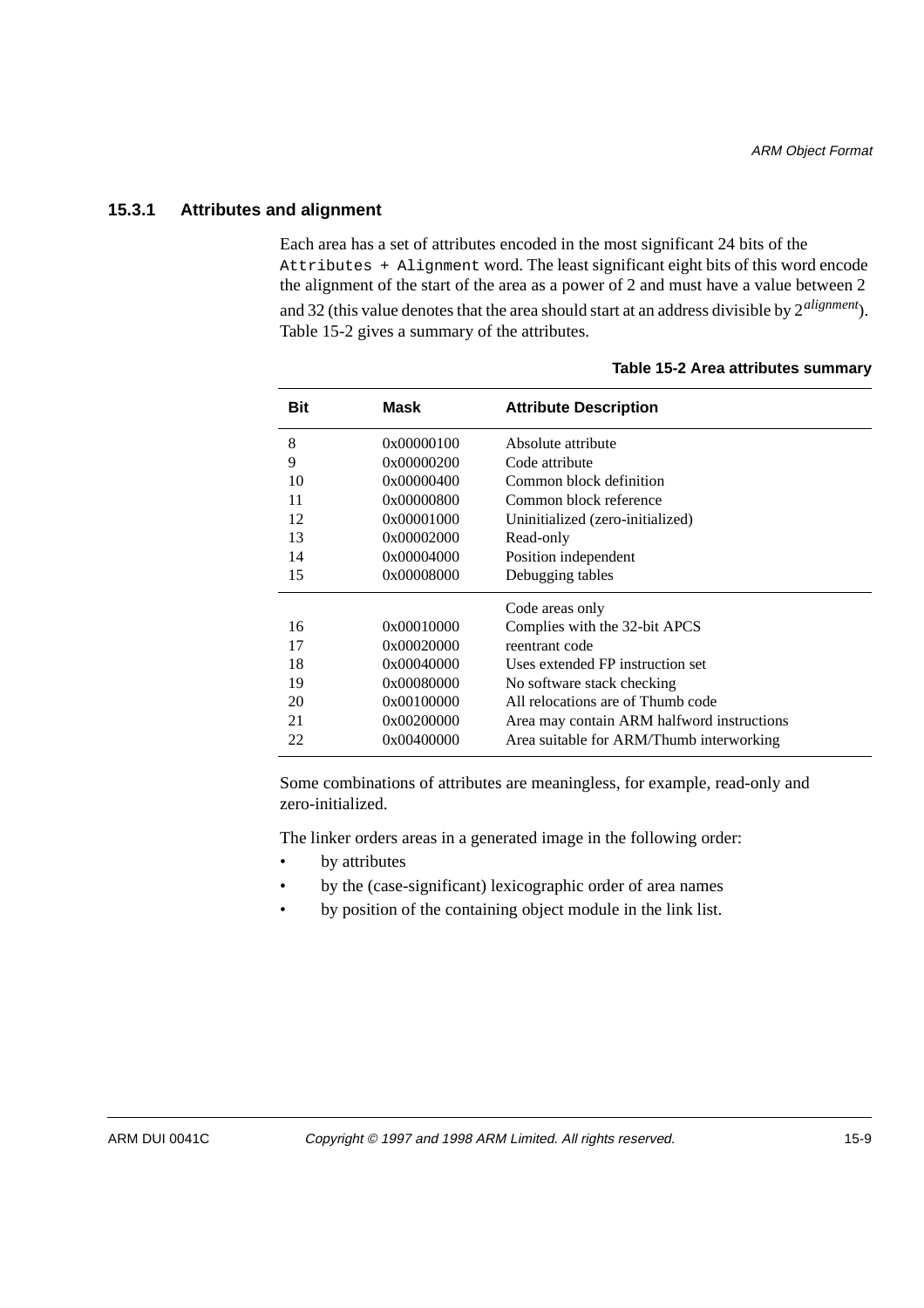#### ARM Object Format

The position in the link list of an object module loaded from a library is not predictable. The precise significance to the linker of area attributes depends on the output being generated.

- **Bit 8** Encodes the *absolute* attribute and denotes that the area must be placed at its *Base Address*. This bit is not usually set by language processors.
- **Bit 9 Encodes the** *code* **attribute:** 
	- **1** Indicates code in the area.
	- **0** Indicates data in the area.
- **Bit 10** Specifies that the area is a common definition.

Common areas with the same name are overlaid on each other by the linker. The Area Size field of a common definition area defines the size of a common block. All other references to this common block must specify a size which is smaller than or equal to the definition size.

If, in a link step, there is more than one definition of an area with the *common definition* attribute (area of the given name with bit 10 set), each of these areas must have exactly the same contents. If there is no definition of a common area, its size will be the size of the largest common reference to it.

Although common areas conventionally hold data, you can use bit 10 in conjunction with bit 9 to define a common block containing code. This is useful for defining a code area which must be generated in several compilation units, but which should be included in the final image only once.

- **Bit 11** Defines the area to be a reference to a common block, and precludes the area having initializing data (see *Bit 12*). In effect, bit 11 implies bit 12. If both bits 10 and 11 are set, bit 11 is ignored.
- **Bit 12** Encodes the *zero-initialized* attribute, specifying that the area has no initializing data in this object file, and that the area contents are missing from the OBJ\_AREA chunk.

Typically, this attribute is given to large municipalized data areas. When a municipalized area is included in an image, the linker either includes a read-write area of binary zeros of appropriate size, or maps a read-write area of appropriate size that will be zeroed at image startup time. This attribute is incompatible with the read-only attribute (see Bit 13, below).

Whether or not a zero-initialized area is re-zeroed if the image is re-entered is a property of the relevant image format and/or the system on which it will be executed. The definition of AOF neither requires nor precludes re-zeroing.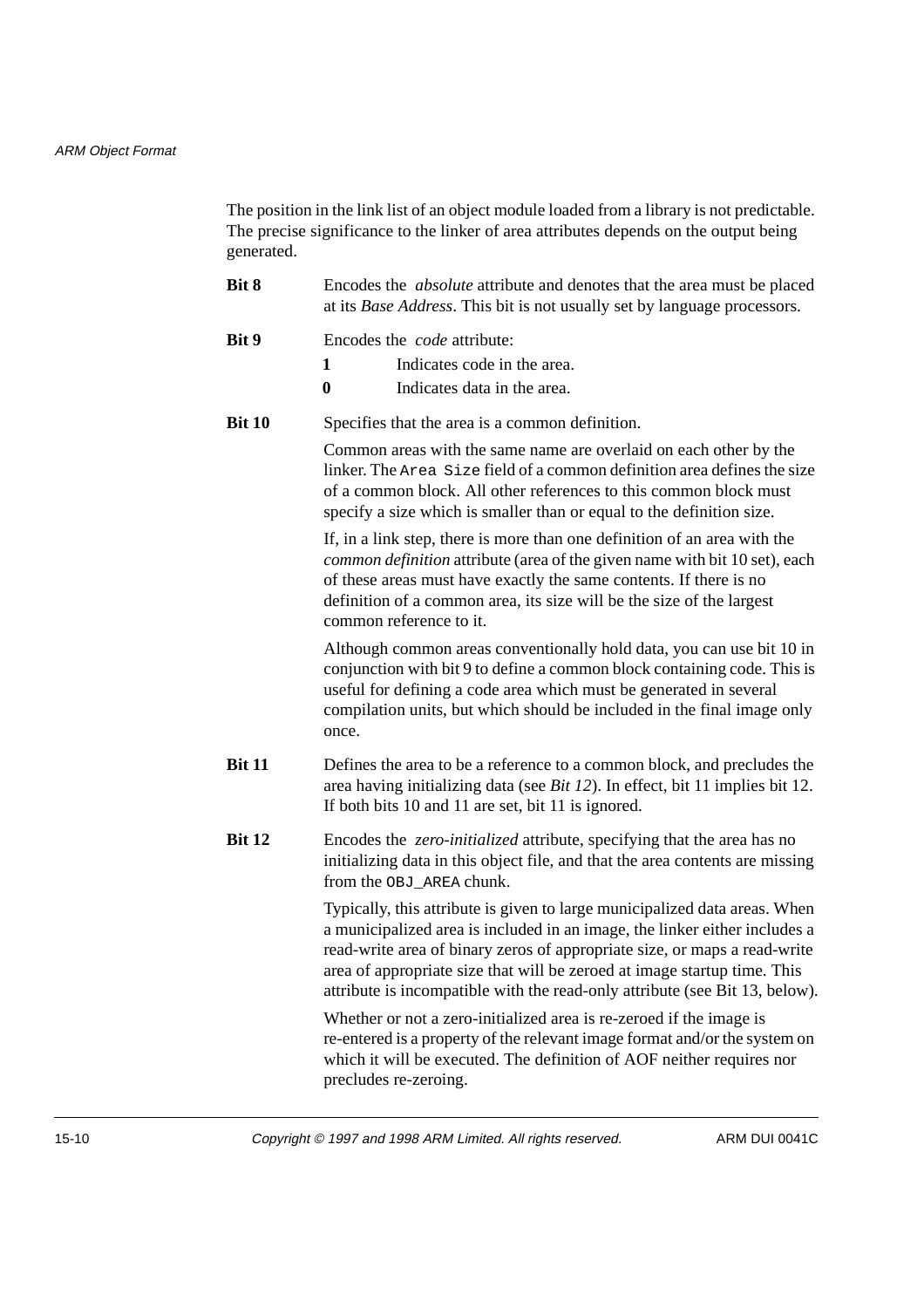A combination of bit 10 (common definition) and bit 12 (zero-initialized) has exactly the same meaning as bit 11 (reference to common).

- **Bit 13** Encodes the *read only* attribute and denotes that the area will not be modified following relocation by the linker. The linker groups read-only areas together so that they may be write-protected at runtime, hardware permitting. Code areas and debugging tables must have this bit set. The setting of this bit is incompatible with the setting of bit 12.
- **Bit 14** Encodes the *position independent* (PI) attribute, usually only of significance for code areas. Any reference to a memory address from a PI area must be in the form of a link-time-fixed offset from a base register (for example, a pc-relative branch offset).
- **Bit 15** Encodes the *debugging table* attribute and denotes that the area contains symbolic debugging tables. The linker groups these areas together so they can be accessed as a single continuous chunk at or before runtime (usually, a debugger extracts its debugging tables from the image file prior to starting the debuggee). Usually, debugging tables are read-only and, therefore, have bit 13 set also. In debugging table areas, bit 9 (the *code* attribute) is ignored.

Bits 16-22 encode additional attributes of code areas and must be non-zero only if the area has the code attribute (bit 9) set. Bits 20-22 can be non-zero for data areas.

- **Bit 16** Encodes the *32-bit PC attribute*, and denotes that code in this area complies with a 32-bit variant of the APCS. **Bit 17** Encodes the *reentrant* attribute, and denotes that code in this area complies with a reentrant variant of the APCS.
- **Bit 18** When set, denotes that code in this area uses the ARM floating-point instruction set. Specifically, function entry and exit use the LFM and SFM floating-point save and restore instructions rather than multiple LDFEs and STFEs. Code with this attribute may not execute on older ARM-based systems.
- **Bit 19** Encodes the *No Software Stack Check* attribute, denoting that code in this area complies with a variant of the APCS without software stack-limit checking.
- **Bit 20** Indicates that this area is a Thumb code area.
- **Bit 21** Indicates that this area may contain ARM halfword instructions. This bit is set by armcc when compiling code for a processor with halfword instructions such as the ARM7TDMI.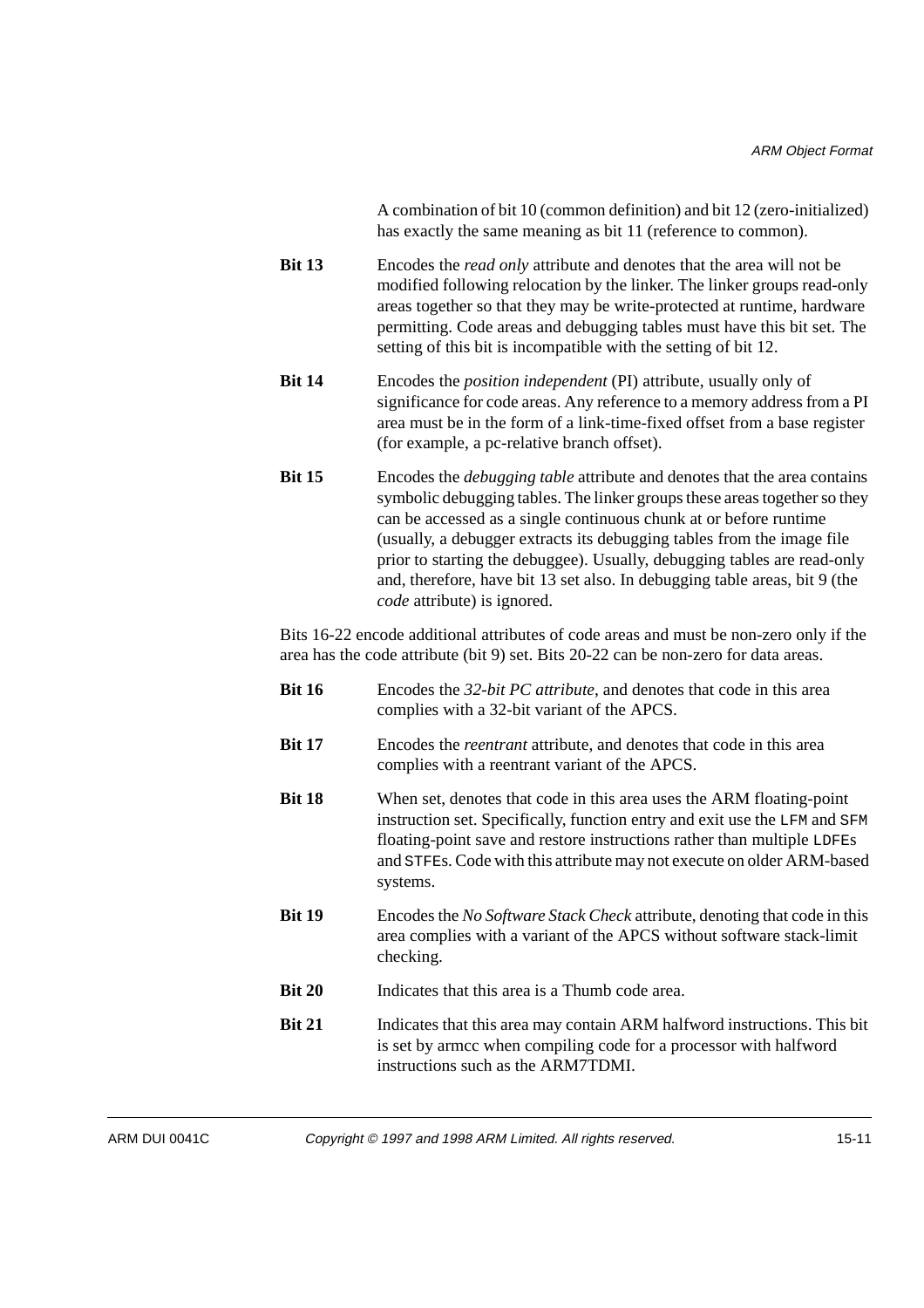**Bit 22** Indicates that this area has been compiled to be suitable for ARM/Thumb interworking. See the *ARM Software Development Toolkit User Guide*.

**Bits 23 to 31** Are reserved and are set to 0.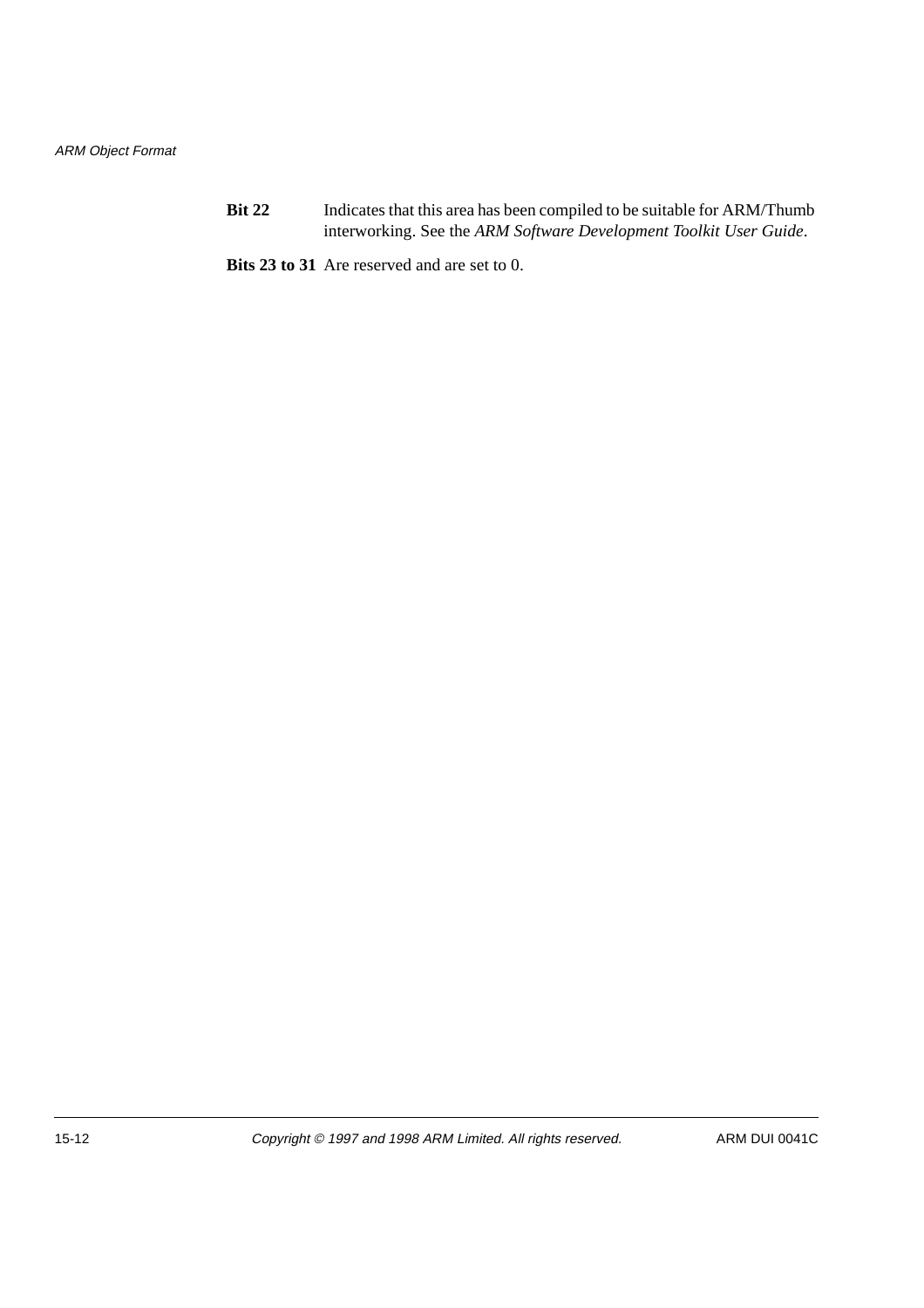# **15.4 The AREAS chunk (OBJ\_AREA)**

The AREAs chunk contains the actual area contents, such as code, data, debugging data, together with their associated relocation data. An area is simply a sequence of bytes. The endianness of the words and halfwords within it must agree with that of the containing AOF file. An area layout is:

Area 1 Area 1 Relocation ... Area n Area n Relocation

An area is followed by its associated table of relocation directives (if any). An area is either completely initialized by the values from the file or is initialized to zero, as specified by bit 12 of its area attributes. Both area contents and table of relocation directives are aligned to 4-byte boundaries.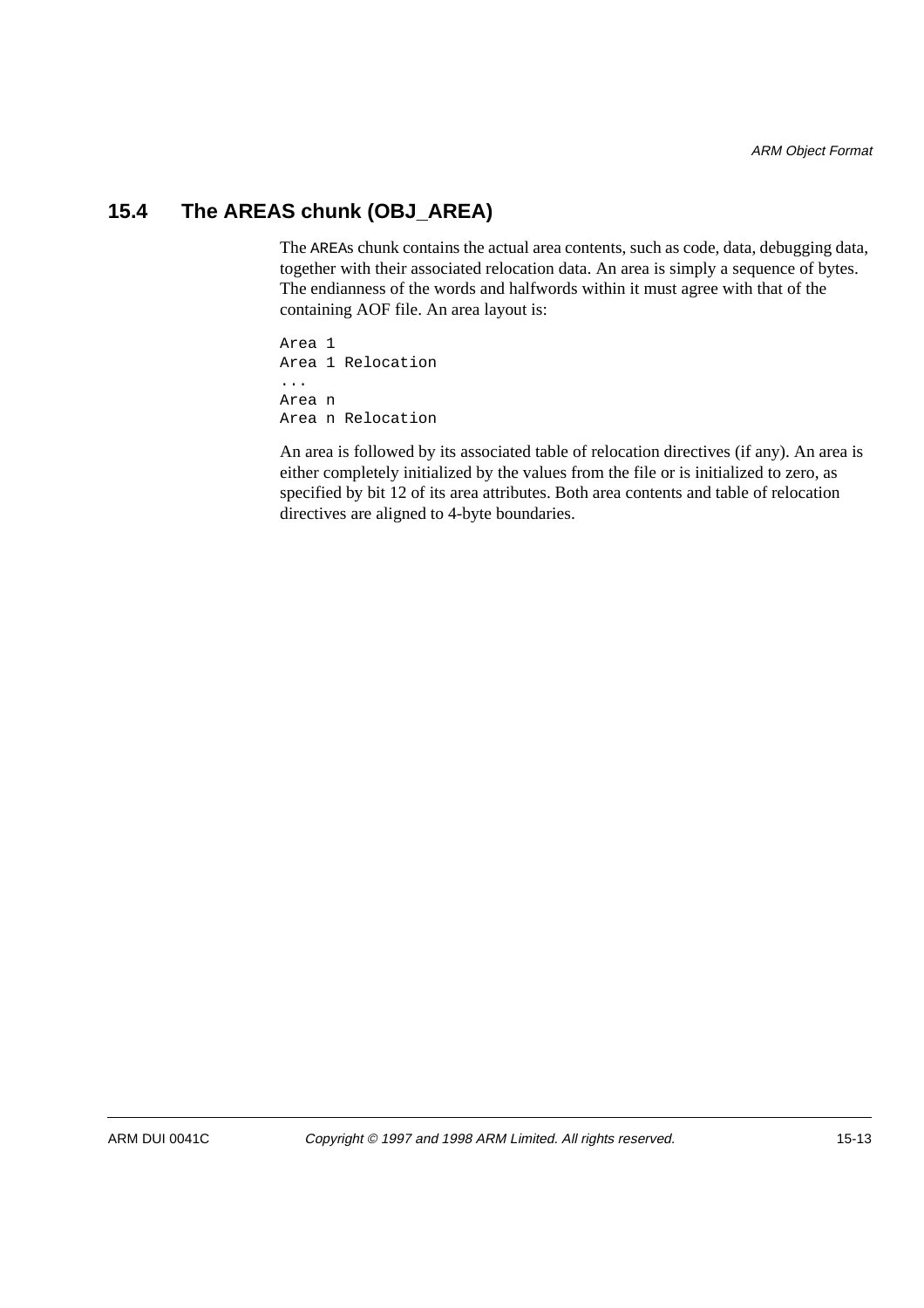## **15.5 Relocation directives**

A relocation directive describes a value which is computed at link time or load time, but which cannot be fixed when the object module is created.

In the absence of applicable relocation directives, the value of a byte, halfword, word or instruction from the preceding area is exactly the value that will appear in the final image.

A field may be subject to more than one relocation.

Figure 15-1 shows a relocation directive.

| offset |  |  |   |  |  |                  |
|--------|--|--|---|--|--|------------------|
|        |  |  | Α |  |  | R IFT 24-bit SID |

#### **Figure 15-1 Relocation directive**

Offset is the byte offset in the preceding area of the subject field to be relocated by a value calculated as described below.

The interpretation of the 24-bit SID field depends on the value of the A bit (bit 27):

- **A=1** The subject field is relocated (as further described below) by the value of the symbol of which SID is the zero-origin index in the symbol table chunk.
- **A=0** The subject field is relocated (as further described below) by the base of the area of which SID is the zero-origin index in the array of areas, (or, equivalently, in the array of area headers).

The two-bit field type FT (bits 25, 24) describes the subject field:

- **00** the field to be relocated is a byte.
- **01 the field to be relocated is a halfword (two bytes).**
- **10** the field to be relocated is a word (four bytes).
- **11 the field to be relocated is an instruction or instruction sequence.**

If bit 0 of the relocation offset is set, this identifies a Thumb instruction sequence, otherwise it is taken to be an ARM instruction sequence.

Bytes, halfwords and instructions may only be relocated by values of small size. Overflow is faulted by the linker.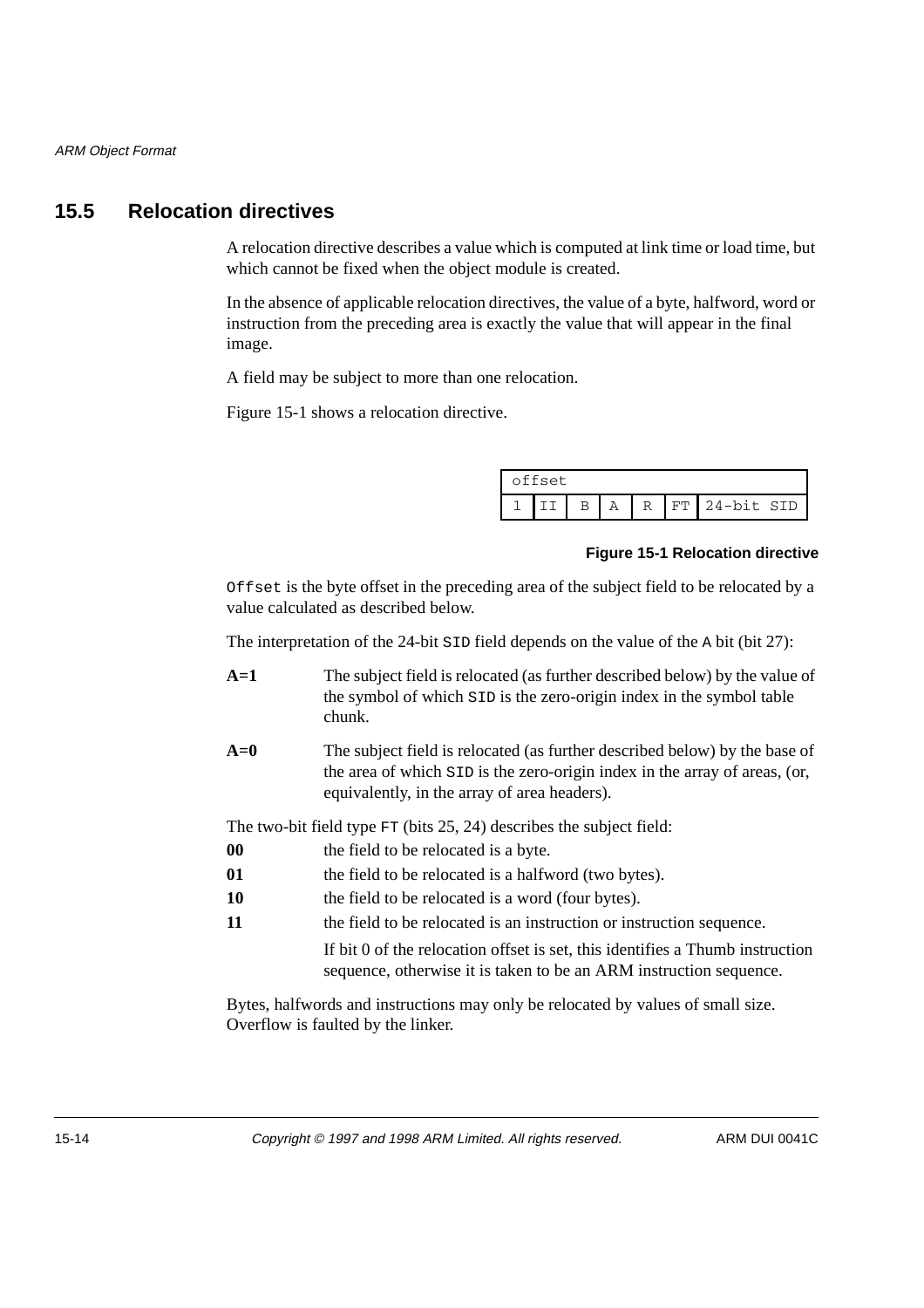An ARM branch or branch-with-link instruction is always a suitable subject for a relocation directive of field type *instruction*. For details of other relocatable instruction sequences, refer to 3.6 Handling Relocation Directives on page 3-16.

If the subject field is an instruction sequence, the address in Offset points to the first instruction of the sequence, and the II field (bits 29 and 30) constrains how many instructions may be modified by this directive:

- **00** no constraint (the linker may modify as many contiguous instructions as it needs to).
- **01 the linker will modify at most 1 instruction.**
- **10** the linker will modify at most 2 instructions.
- **11** the linker will modify at most 3 instructions.

The R (pc-relative) bit, modified by the B (based) bit, determines how the relocation value is used to modify the subject field:

#### **R (bit 26) = 0 and B (bit 28) = 0**

This specifies plain additive relocation. The relocation value is added to the subject field. In pseudo code:

subject\_field = subject\_field + relocation\_value

#### **R** (bit  $26$ ) = 1 and **B** (bit  $28$ ) = 0

This specifies pc-relative relocation. To the subject field is added the difference between the relocation value and the base of the area containing the subject field. In pseudo code:

```
subject_field = 
subject_field + 
(relocation_value-base_of_area_containing(subject_fie
ld))
```
As a special case, if A is 0, and the relocation value is specified as the base of the area containing the subject field, it is not added and:

```
subject field =
subject_field - base_of_area_containing(subject_field)
```
This caters for relocatable pc-relative branches to fixed target addresses.

If  $R$  is 1,  $B$  is usually 0. A  $B$  value of 1 is used to denote that the inter-link-unit value of a branch destination is to be used, rather than the more usual intra-link-unit value.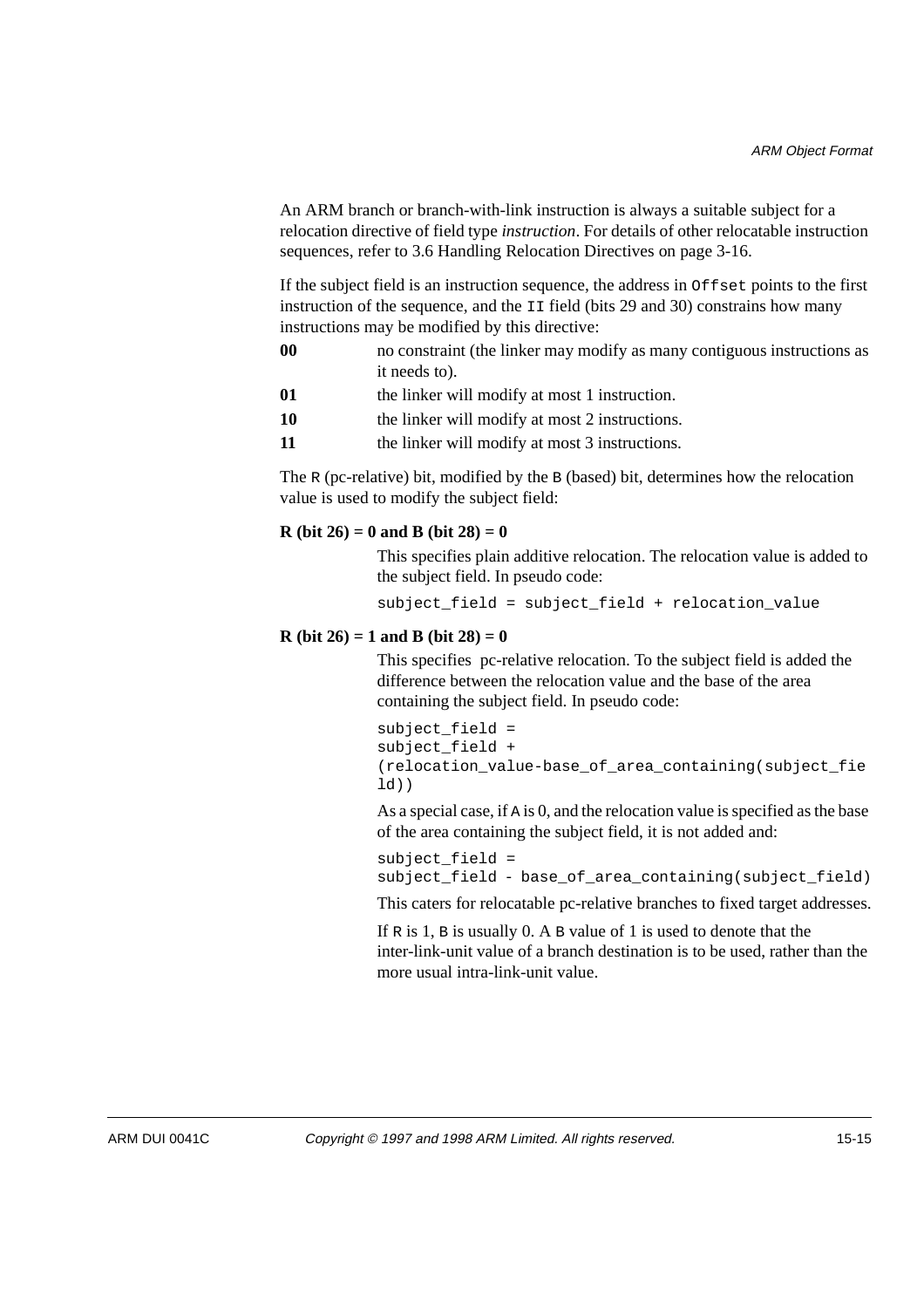#### **R** (bit  $26$ ) = 0 and B (bit  $28$ ) = 1

This specifies based area relocation. The relocation value must be an address within a based data area. The subject field is incremented by the difference between this value and the base address of the consolidated based area group (the linker consolidates all areas based on the same base register into a single, contiguous region of the output image).

In pseudo code:

subject  $field =$ subject\_field + (relocation\_value base\_of\_area\_group\_containing(relocation\_value))

For example, when generating reentrant code, the C compiler places address constants in an address constant area based on register sb, and loads them using sb-relative LDR instructions. At link time, separate address constant areas will be merged and sb will no longer point where presumed at compile time. B type relocation of the LDR instructions corrects for this.

Bits 29 and 30 of the relocation flags word must be 0. Bit 31 must be 1.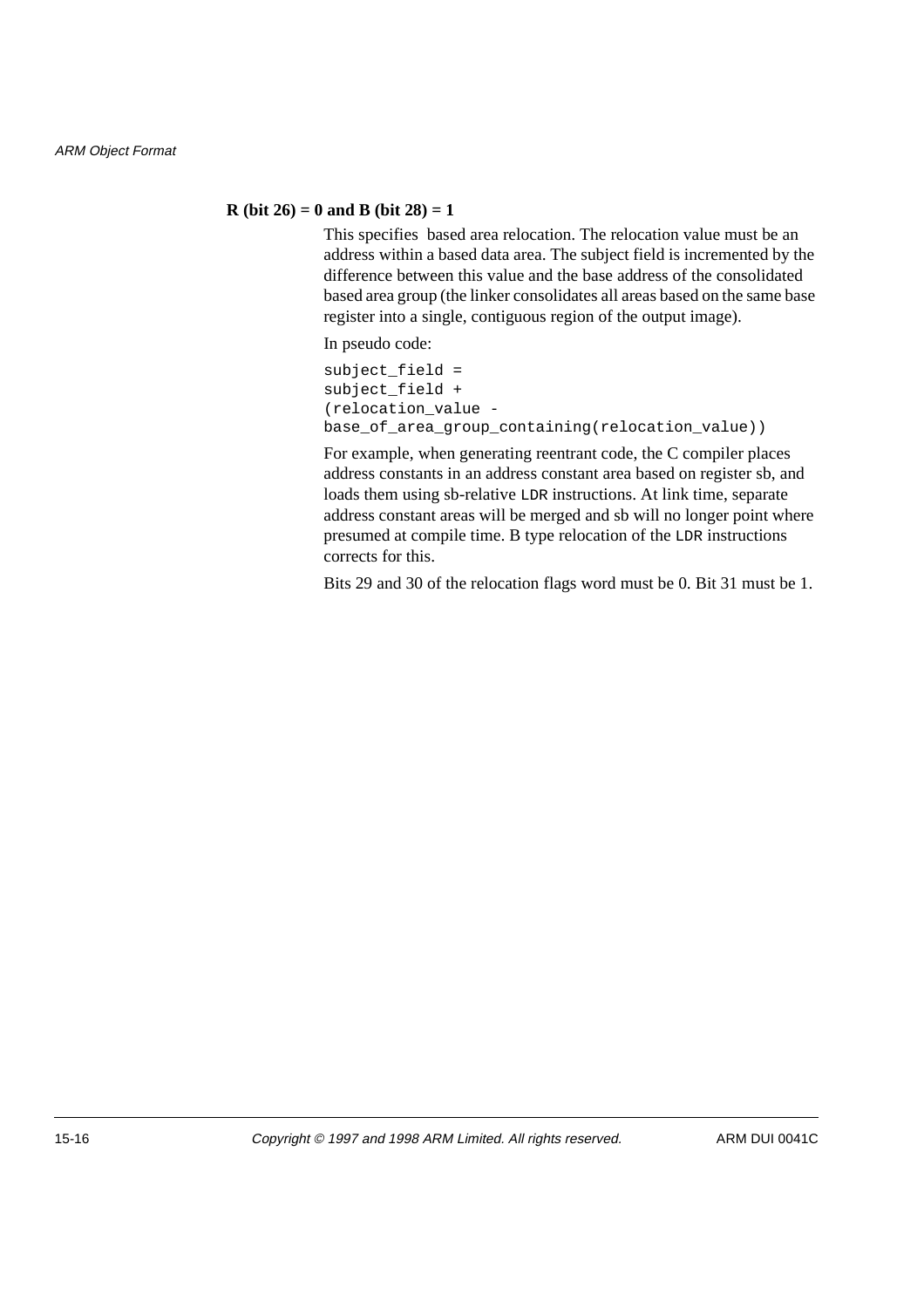# **15.6 Symbol Table Chunk Format (OBJ\_SYMT)**

The Number of Symbols field in the fixed part of the AOF header (OBJ\_HEAD chunk) defines how many entries there are in the symbol table. Each symbol table entry is four words long and contains the following word length fields:

| Name       | Is the offset in the string table (in chunk OBJ_STRT) of the character<br>string name of the symbol.                                                                                                                                                                                                                                                                                                           |  |  |  |  |
|------------|----------------------------------------------------------------------------------------------------------------------------------------------------------------------------------------------------------------------------------------------------------------------------------------------------------------------------------------------------------------------------------------------------------------|--|--|--|--|
| Attributes |                                                                                                                                                                                                                                                                                                                                                                                                                |  |  |  |  |
|            | Are summarized in Table 15-2. Refer to Symbol attributes on page 15-18<br>for a full description of the attributes.                                                                                                                                                                                                                                                                                            |  |  |  |  |
| Value      | Is meaningful only if the symbol is a defining occurrence (bit 0 of<br>Attributes set), or a common symbol (bit 6 of Attributes set):                                                                                                                                                                                                                                                                          |  |  |  |  |
|            | if the symbol is <i>absolute</i> (bits 0-2 of Attributes set), this field<br>contains the value of the symbol                                                                                                                                                                                                                                                                                                  |  |  |  |  |
|            | if the symbol is a common symbol (bit 6 of Attributes set), this<br>contains the byte length of the referenced common area.                                                                                                                                                                                                                                                                                    |  |  |  |  |
|            | otherwise, value is interpreted as an offset from the base address<br>٠<br>of the area named by Area Name, which must be an area defined<br>in this object file.                                                                                                                                                                                                                                               |  |  |  |  |
|            | Area Name Is meaningful only if the symbol is a non-absolute defining occurrence<br>$A^{\dagger}$ , $\alpha$ , $C$ , and $C$ , $A^{\dagger}$ , $A^{\dagger}$ , $A^{\dagger}$ , $A^{\dagger}$ , $A^{\dagger}$ , $A^{\dagger}$ , $A^{\dagger}$ , $A^{\dagger}$ , $A^{\dagger}$ , $A^{\dagger}$ , $A^{\dagger}$ , $A^{\dagger}$ , $A^{\dagger}$ , $A^{\dagger}$ , $A^{\dagger}$ , $A^{\dagger}$ , $A^{\dagger}$ , |  |  |  |  |

(bit 0 of Attributes set, bit 2 unset). In this case it gives the index into the string table for the name of the area in which the symbol is defined (which must be an area in this object file).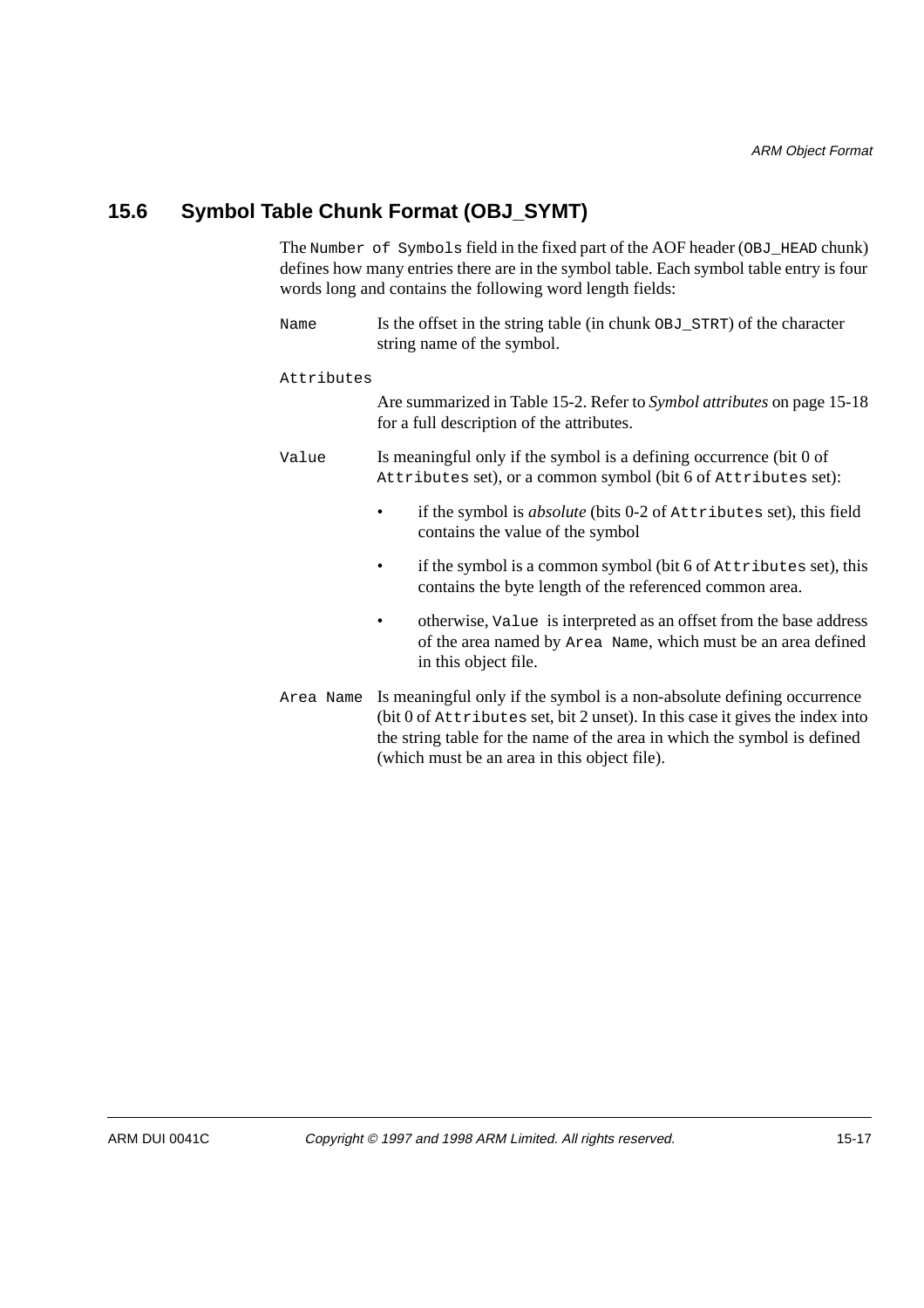## **15.6.1 Symbol attributes**

Table 15-3 summarizes the symbol attributes.

| <b>Bit</b>                                             | Mask                                                                             | <b>Attribute description</b>                                                                                                                          |
|--------------------------------------------------------|----------------------------------------------------------------------------------|-------------------------------------------------------------------------------------------------------------------------------------------------------|
| $\theta$<br>$\mathcal{D}_{\mathcal{L}}$<br>3<br>4<br>6 | 0x00000001<br>0x00000002<br>0x00000004<br>0x00000008<br>0x00000010<br>0x00000040 | Symbol is defined in this file<br>Symbol has a global scope<br>Absolute attribute<br>Case-insensitive attribute<br>Weak attribute<br>Common attribute |
| 8<br>9<br>12                                           | 0x00000100<br>0x00000200<br>0x00001000                                           | Code symbols only:<br>Code area datum attribute<br>FP args in FP regs attribute<br>Thumb symbol                                                       |

The Symbol Attributes word is interpreted as follows:

| <b>Bit 0</b> | Denotes that the symbol is defined in this object file. |
|--------------|---------------------------------------------------------|
|--------------|---------------------------------------------------------|

- **Bit 1** Denotes that the symbol has global scope and can be matched by the linker to a similarly named symbol from another object file.
	- **01** Bit 1 unset, bit 0 set. Denotes that the symbol is defined in this object file and has scope limited to this object file (when resolving symbol references, the linker will only match this symbol to references from within the same object file).
	- **10** Bit 1 set, bit 0 unset. Denotes that the symbol is a reference to a symbol defined in another object file. If no defining instance of the symbol is found, the linker attempts to match the name of the symbol to the names of common blocks. If a match is found, it is as if an identically-named symbol of global scope were defined, taking its value from the base address of the common area.
	- **11** Denotes that the symbol is defined in this object file with global scope (when attempting to resolve unresolved references, the linker will match this definition to a reference from another object file).
	- **00** Is reserved.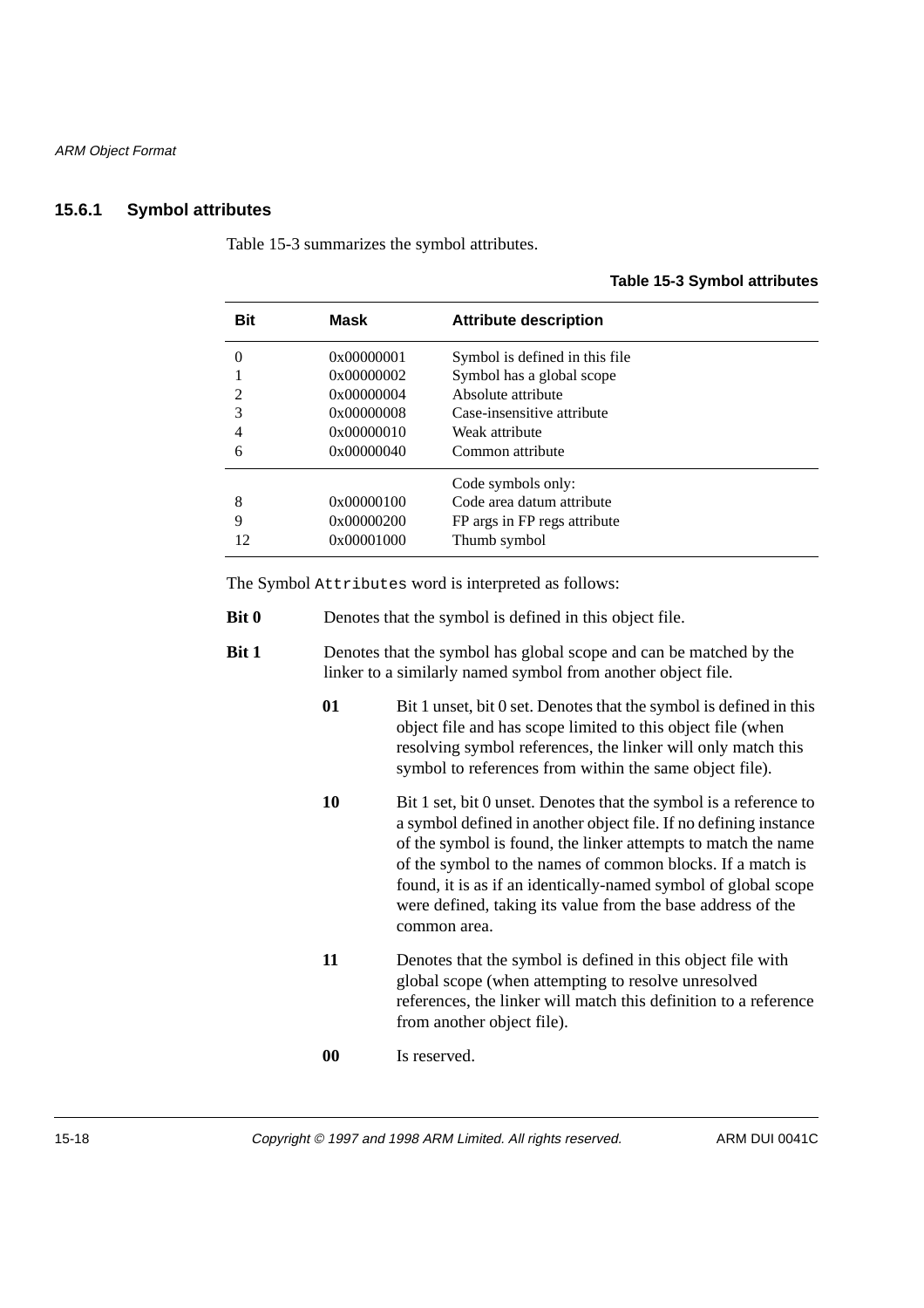- **Bit 2** Encodes the *absolute* attribute which is meaningful only if the symbol is a defining occurrence (bit 0 set). If set, it denotes that the symbol has an absolute value, for example, a constant. If unset, the symbol value is relative to the base address of the area defined by the *Area Name* field of the symbol.
- **Bit 3** Encodes the *case insensitive reference* attribute which is meaningful only if the symbol is an external reference (bits  $1, 0 = 10$ ). If set, the linker will ignore the case of the symbol names it tries to match when attempting to resolve this reference.
- **Bit 4** Encodes the *weak* attribute which is meaningful only if the symbol is an external reference (bits  $1, 0 = 10$ ). It denotes that it is acceptable for the reference to remain unsatisfied and for any fields relocated via it to remain unrelocated. The linker ignores weak references when deciding which members to load from an object library.
- **Bit 5** Is reserved and must be set to 0.
- **Bit 6** Encodes the *common* attribute, which is meaningful only if the symbol is an external reference (bits  $1, 0 = 10$ ). If set, the symbol is a reference to a common area with the symbol's name. The length of the common area is given by the symbol's *Value* field (see above). The linker treats common symbols much as it treats areas having the *Common Reference* attribute. All symbols with the same name are assigned the same base address, and the length allocated is the maximum of all specified lengths.

If the name of a common symbol matches the name of a common area, these are merged and the symbol identifies the base of the area.

All common symbols for which there is no matching common area (reference or definition) are collected into an anonymous, linker-created, pseudo-area.

**Bit 7** Is reserved and must be set to 0.

Bits 8-11 encode additional attributes of symbols defined in code areas.

- **Bit 8** Encodes the *code datum* attribute which is meaningful only if this symbol defines a location within an area having the *Code* attribute. It denotes that the symbol identifies a (usually read-only) datum, rather than an executable instruction. **Bit 9** Encodes the *floating-point arguments in floating-point registers* attribute.
	- This is meaningful only if the symbol identifies a function entry point. A symbolic reference with this attribute cannot be matched by the linker to a symbol definition which lacks the attribute.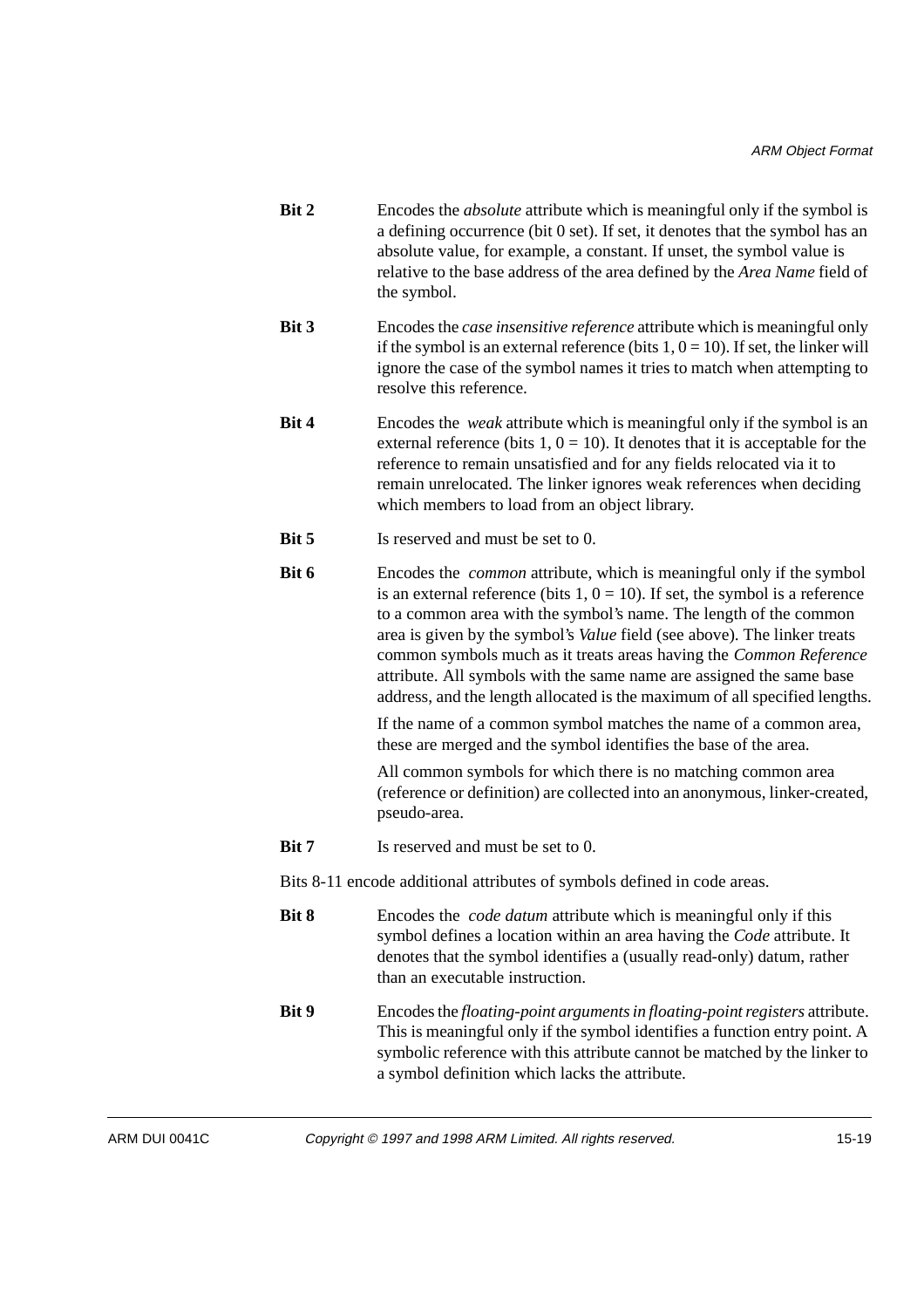#### ARM Object Format

| <b>Bit 10</b> | Is reserved and must be set to 0.                                 |
|---------------|-------------------------------------------------------------------|
| <b>Bit 11</b> | Is reserved and must be set to 0.                                 |
| <b>Bit 12</b> | The Thumb attribute. This is set if the symbol is a Thumb symbol. |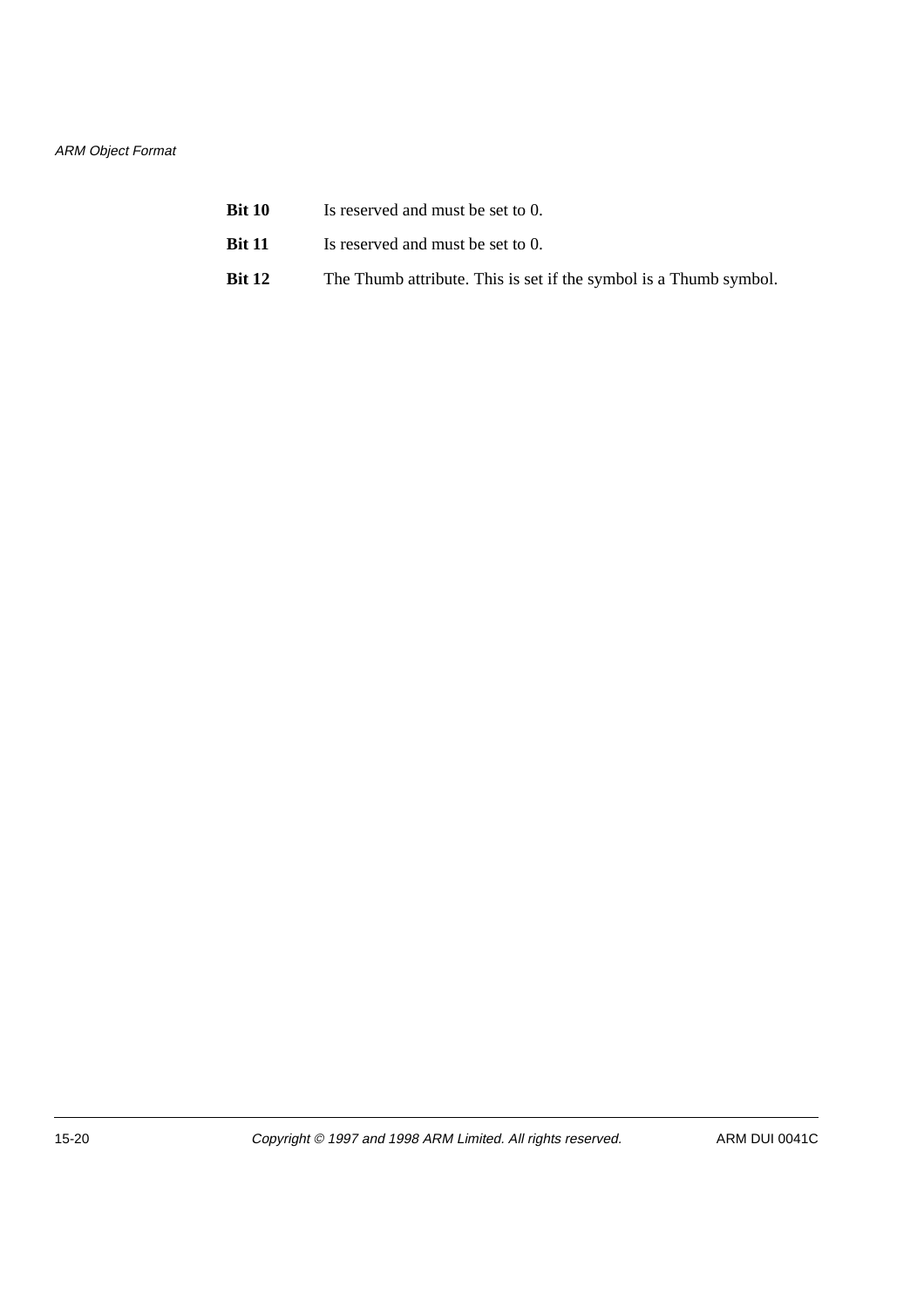# **15.7 The String Table Chunk (OBJ\_STRT)**

The string table chunk contains all the print names referred to from the *header* and *symbol table* chunks. This separation is made to factor out the variable length characteristic of print names from the key data structures.

A print name is stored in the string table as a sequence of non-control characters (codes 32-126 and 160-255) terminated by a NULL (0) byte, and is identified by an offset from the start of the table. The first four bytes of the string table contain its length (including the length of its length word), so no valid offset into the table is less than four, and no table has length less than four.

The endianness of the length word must be identical to the endianness of the AOF and chunk files containing it.